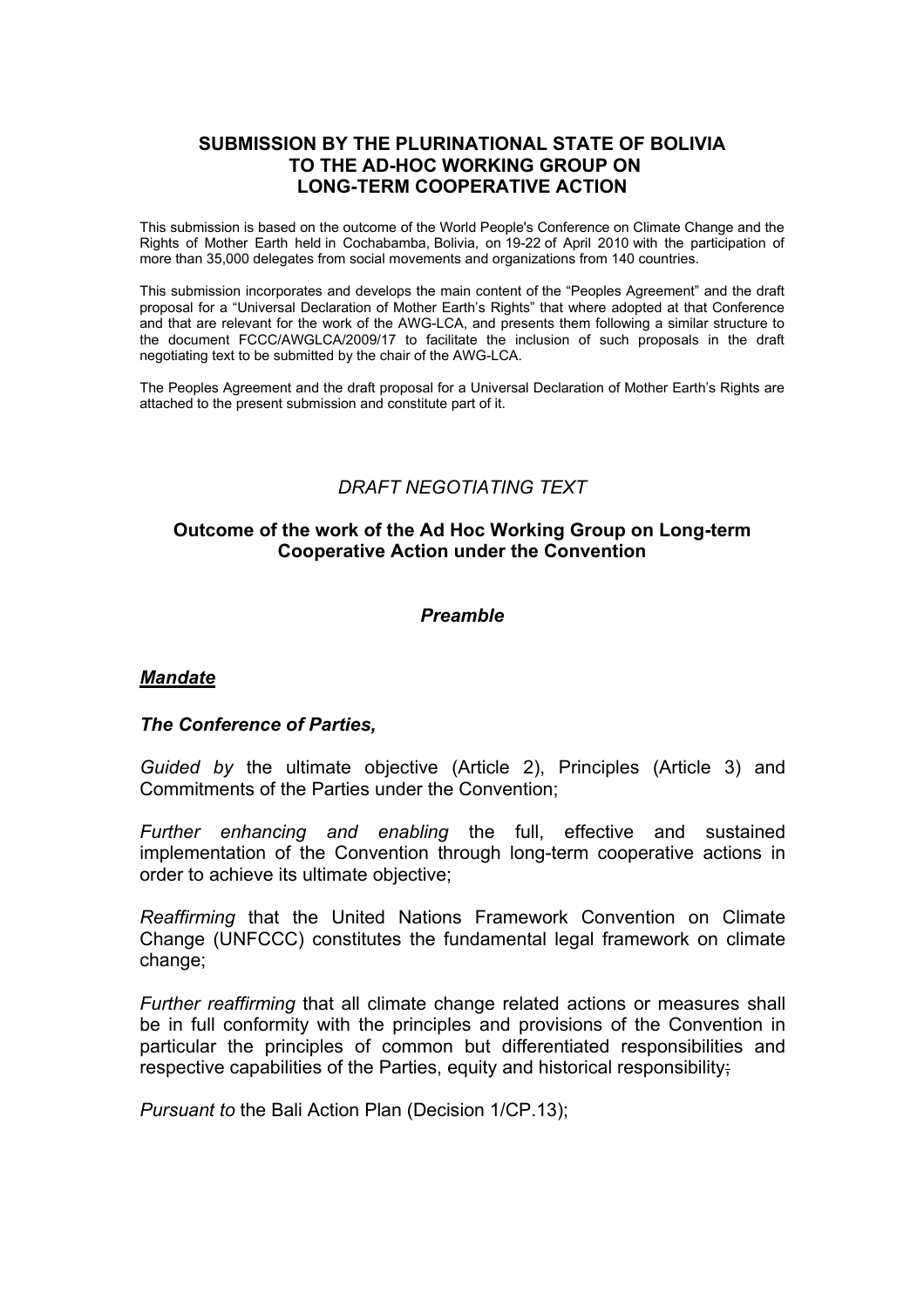### *Current state of the climate*

*Recalling* that the Intergovernmental Panel on Climate Change has recognized that global atmospheric concentrations of greenhouse gases have increased markedly as a result of human activities since 1750 and now far exceed pre-industrial values;

*Understanding* that today, our Mother Earth has been seriously damaged and the future of humanity is in danger. Current levels of warming are damaging forest, mountain and other ecosystems, melting snow and glaciers, thinning ice sheets, causing the oceans to rise and acidify, threatening coral reefs and intensifying droughts and floods, fires and extreme weather events and that these adverse effects threaten to worsen as the warming already committed in the Earth's systems takes effect;

*Recognizing* the need to establish an adequate limit to global warming and that with an increase in global warming of  $2^{\circ}$  C, there is a 50% chance that the damage caused to our Mother Earth would be totally irreversible. Between 20% and 30% of all species would be in danger of disappearing. Large tracts of forests would be affected, droughts and floods will increasingly affect different regions of the planet, deserts will extend and exacerbate the melting icecaps and glaciers in the Andes and the Himalayas. Many island states will disappear and Africa would suffer a temperature increase of more than 3 º C. Likewise, reduced food production in the world will have catastrophic effects for the survival of the inhabitants of vast regions of the planet, and dramatically increase the number of hungry in the world, which already exceeds one billion people;

### *Structural Roots of Anthropogenic Climate Change*

*Determined* to deal with the root causes of climate change, including the elimination of unsustainable patterns of consumption and production in the developed country Parties and the dominant global capitalist system that gives rise to these;

*Understanding* that a system of unfettered and unregulated markets has resulted in prioritizing the extreme competition for profits and growth, and that this has separated humanity from nature, establishing a logic of domination over it, turning everything into a commodity: water, earth, the human genome, the ancestral cultures, biodiversity, justice, ethics, rights of peoples, and life itself;

*Understanding* that a new system must be built to restore harmony with nature and among humans and that there can only be balance with nature if there is equity among human beings;

*Recognizing,* that Mother Earth is a living system, with which we have an indivisible, interdependent and complementary relationship;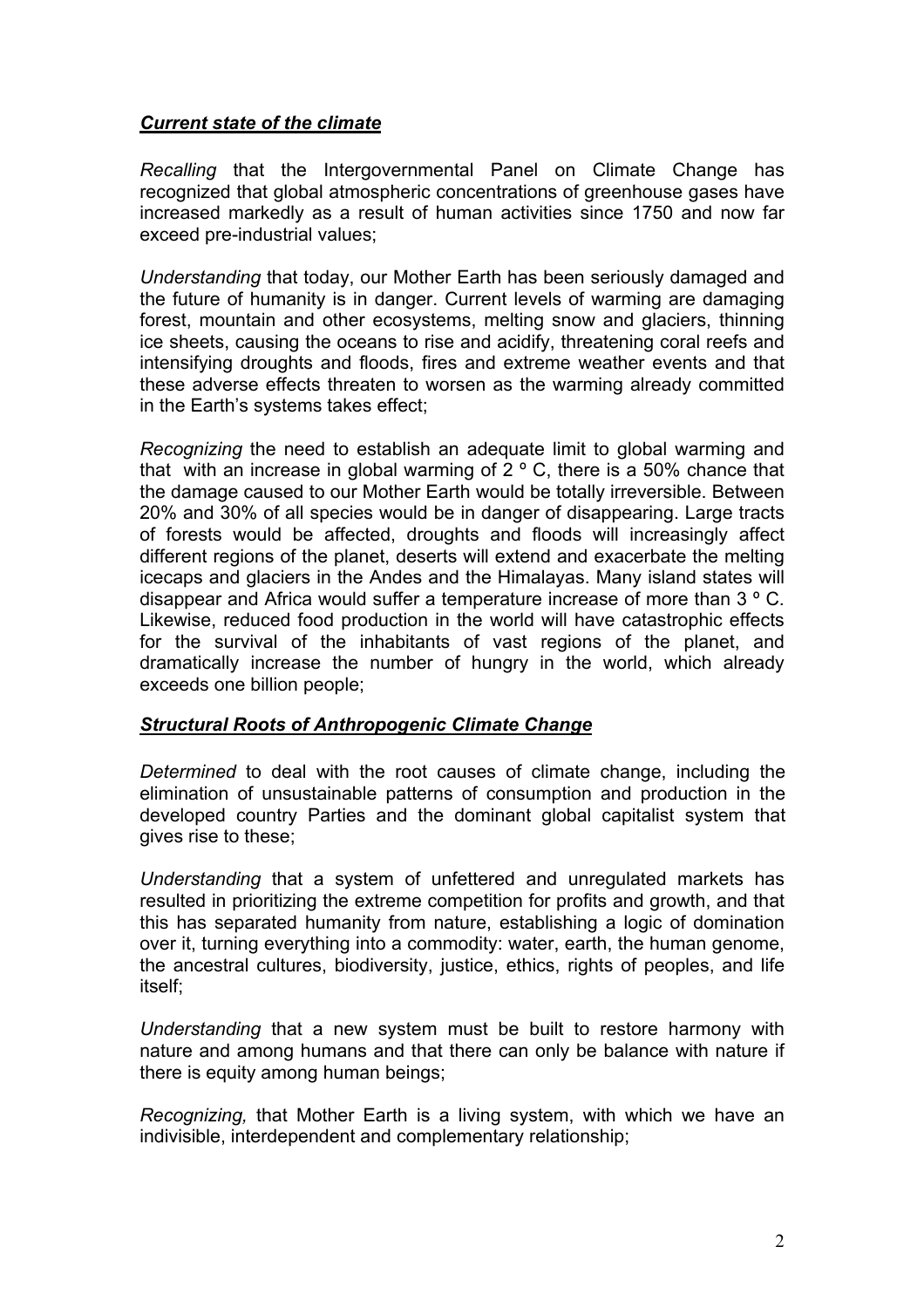*Advocating* a development model that is not destructive or based on unlimited growth, and recognizing that countries need to produce goods and services to meet the basic needs of its population, but by no means can continue on *the current* path of development in which richer countries have a carbon footprint five times larger than the planet can bear;

*Reflecting* that humanity is facing a great dilemma: to continue on the path of the capitalist system which will lead to extreme global warming and the death of the planet, or the path of harmony with nature and respect for life;

# *Historical Responsibility and Climate Debt*

*Noting* that current atmospheric concentrations and that current and committed warming are principally the result of historical emissions of greenhouse gases, the largest share of which has originated in developed country Parties;

Affirming that by over-consuming the available capacity of the Earth's atmosphere and climate system to absorb greenhouse gases the developed countries have run up a climate debt to developing countries and mother Earth;

*Affirming* that the historical emissions of developed countries are disproportionately responsible for climate change and its adverse effects to developing countries and that developed countries are thus responsible for compensating developing countries as part of a climate debt owed by developed countries to developing countries;

*Emphasizing* that further delay by developed country Parties in implementing their commitments to reduce emissions will increase their climate debt to the developing country Parties and significantly constrain opportunities to achieve lower stabilization levels of greenhouse gases and increase the risk of more severe climate change impacts;

# *Impacts on Developing Countries*

*Recognizing* that the past, current and proposed future emissions by and for developed countries are limiting and will further limit access to and use by developing countries of an equitable share of the atmospheric space required for their development;

*Acknowledging* that climate change has caused and is causing increasing adverse impacts to poor and vulnerable communities including to indigenous peoples, local communities and other vulnerable groups and that human rights, including the inherent rights of indigenous peoples as affirmed in the UN Declaration on the Rights of Indigenous Peoples and other instruments, must be respected in all efforts to mitigate and adapt to climate change;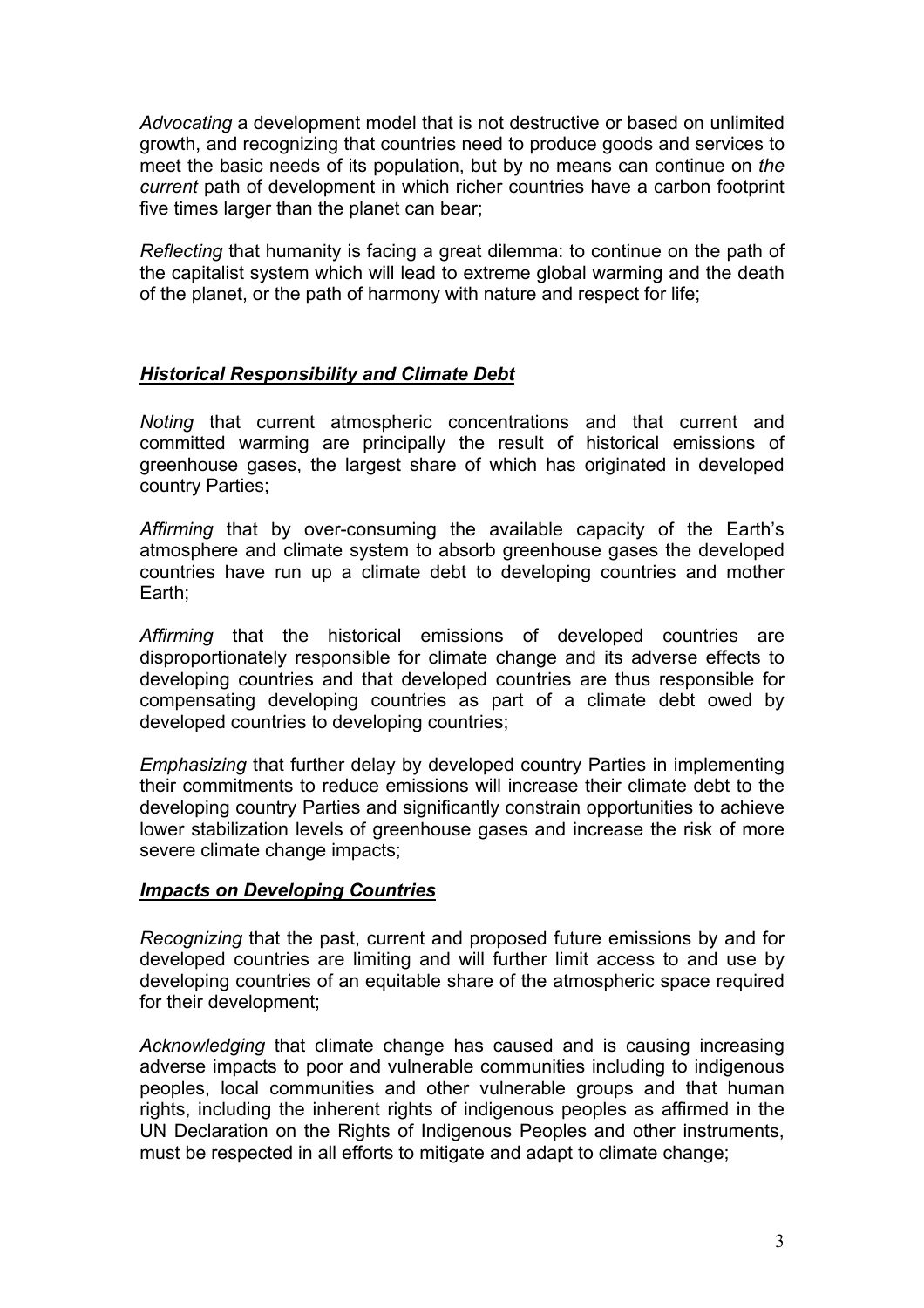*Noting further* that the adverse effects of climate change will be felt most acutely by those countries and communities who have contributed least to climate change but who are already in vulnerable situations;

*Recognizing* that the countries most vulnerable to the adverse effects of climate change are developing countries and that climate impacts are already imposing substantial and rising costs, damages and setbacks to development thereby undermining the rights and aspirations of developing countries to development;

*Recognizing* that an equitable sharing of atmospheric space is a inalienable fundamental right of all nations and peoples, and that economic and social development and achievement of development goals including the Millennium Development Goals are the first and overriding priorities of developing country Parties, taking into account the environmental and economic vulnerability of developing country Parties;

*Recognizing* also the just, fair and equitable right of developing country Parties to achieve development in harmony with nature making use of the atmospheric space and resources taking into account the accumulative historical use of such resources by developed country Parties;

*Recognizing* that in order to ensure harmony between humanity and nature, and that to achieve the realization of human rights and human dignity it is necessary to recognize and defend the rights of Mother Earth;

*Urging* all Parties to cooperate for enhancing and promoting a supportive and just international economic system and architecture, including the global international trade system that would lead to sustainable development in particular in developing country Parties including, to better address the problems of environmental degradation. With the objective to stabilize greenhouse gas concentrations in the atmosphere at a level that would prevent dangerous anthropogenic interference with the climate system;

*Reaffirming* the need to reform the international and economic systems to ensure fair and equal voice and participation of developing country Parties, especially those related to Climate change;

### *Adaptation*

*Recognizing* that adaptation to climate change has a human rights dimension because the effects of climate change if not addressed will make impossible the realization of the economic and social rights including the right to life, to food, to housing and to health;

*Recognizing* that adaptation to climate change and its economic consequences is urgent and essential to the survival and existence of developing country Parties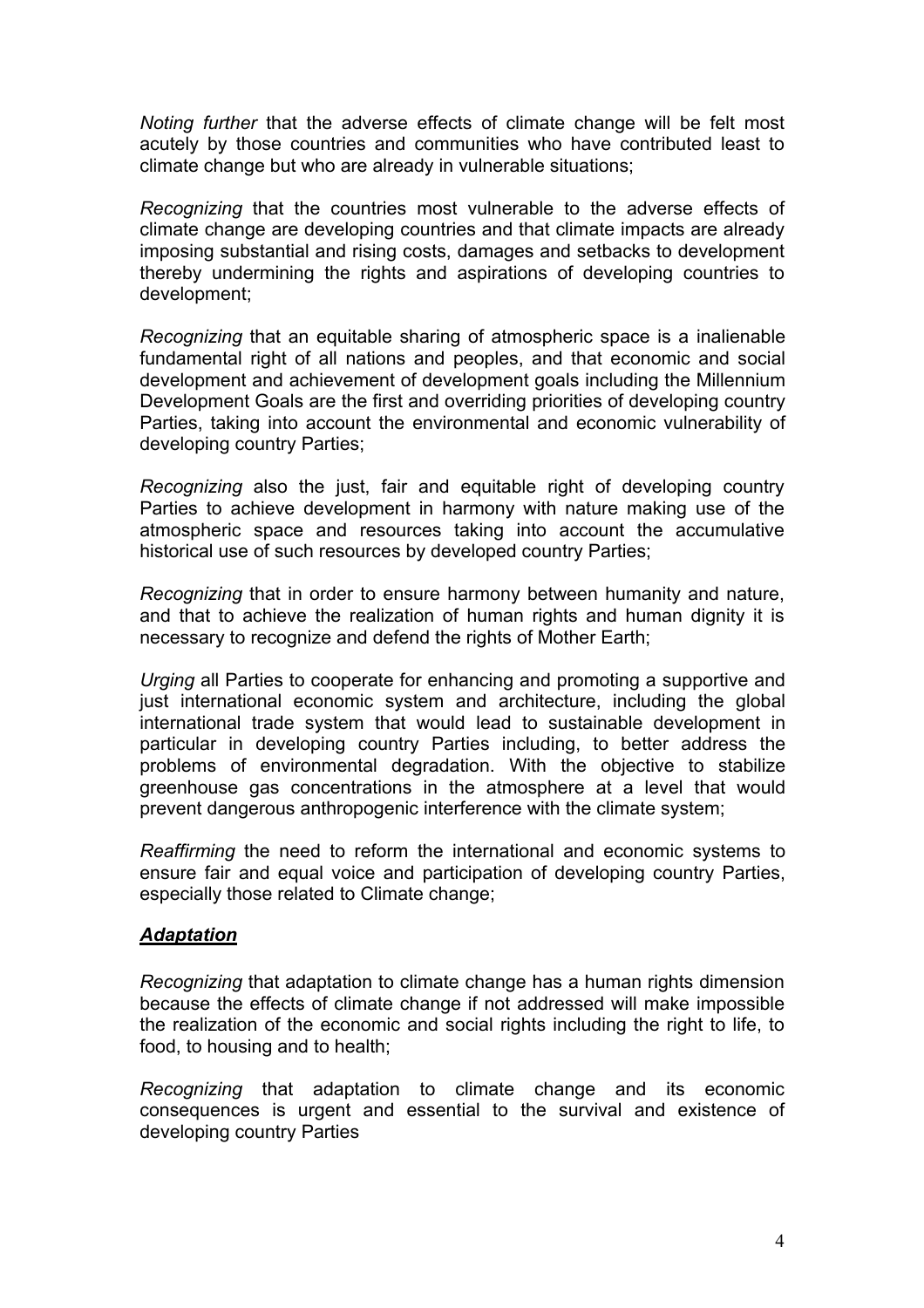# *Way Forward*

*Recognizing* that human beings are part of an interdependent system with which we must live together in harmony and balance while respecting the rights of all:

*Recognizing* the need to achieve not merely equity and peace among humanity but to restore equilibrium and harmony with nature.

*Acknowledging* that we have followed the laws of humanity while violating the fundamental laws of nature giving rise to climate change and other forms of ecological destruction;

*Recognizing* that to address climate change*, we* must recognize Mother Earth as the source of life and forge a new system based on the principles of harmony and balance between humanity and nature; solidarity and equity between people and respect for Mother Earth Rights and Human Rights;

*Welcoming for consideration* the attached draft Universal Declaration of Mother Earth;

*Demanding* the full and effective implementation of the right to consultation, participation and prior, free and informed consent of Indigenous Peoples in all negotiation processes and in the design and implementation of measures relating to climate change;

*Stressing* that all multilateral policies and rules relating to climate change that affect the rights and interests of developing countries and local communities, including indigenous peoples, must be based on an open, inclusive, transparent, and participatory negotiating process that reflects the United Nations principles of sovereign equality and inclusive decision-making;

*Determined* to enhance and consolidate the progress achieved so far in the work of the Ad Hoc Working Group on Long-term Cooperative Action under the Convention, and affirming the need to undertake further negotiations on unresolved issues in accordance with and in order to achieve the mandate of the Bali Action Plan;

*Decides as follows:* 

### *A. Shared vision for long-term cooperative action*

1. All Parties shall enhance their contribution to long-term cooperative action to combat climate change with a shared vision which is based on and in fulfillment of the objective, principles and provisions of the Convention, in particular to give effect to Article 2 of the UN Framework Convention on Climate Change which determines the "stabilization of concentrations of greenhouse gases in the atmosphere at a level that prevents dangerous anthropogenic interference with the climate system<sup>"</sup> consistent with their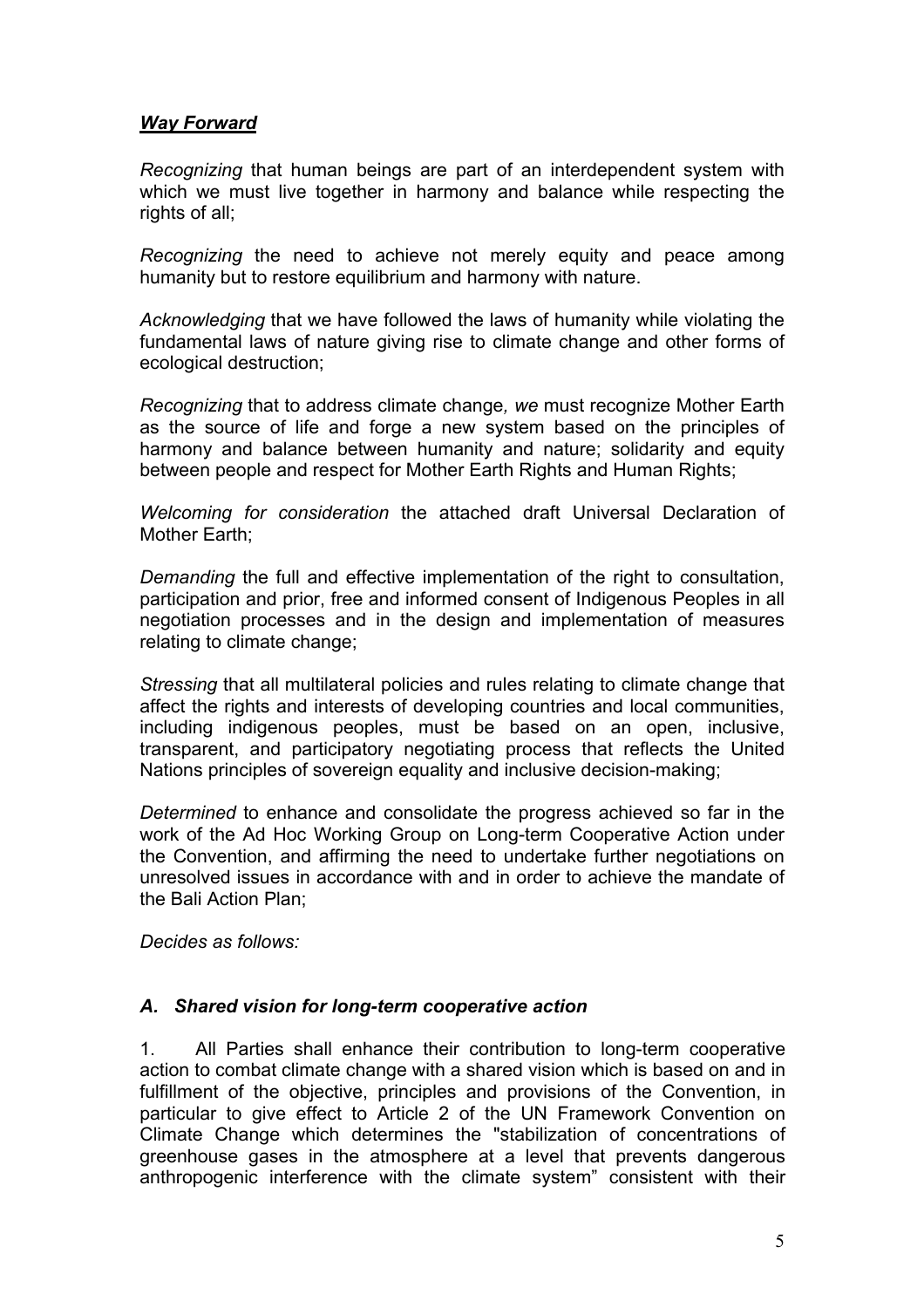common but differentiated responsibilities and respective capabilities, equity and historical responsibility.

2. Developed countries shall take the lead and strive towards returning greenhouse gas concentrations in the atmosphere to well below 300 ppm CO2eq with a view to returning concentrations to levels as close as possible to pre-industrial levels in the longer-term, and to limit the average global temperatures to a maximum level of 1º C with a view to returning temperatures to levels as close as possible to pre-industrial levels in the longer-term, with deep and adequate economy wide emissions reductions in the medium and long terms and taking effective measures to fulfill their commitments relating to the provision of substantial financial resources, capacity building and to provide technology development and transfer of environmentally sound technologies and know how to developing country Parties. These enabling means are critical and an important measure to enhance the contribution and voluntary efforts of developing country Parties to the efforts of stabilizing of greenhouse gas concentrations in the atmosphere.

3. Due to the need for urgent action to achieve this vision, and with the support of the people, movements and countries, developed countries commit to ambitious targets for reducing emissions that achieve short-term objectives, while maintaining our vision for balance the Earth's climate system, according to the ultimate objective of the Convention.

4. Developed countries, who are the main responsible of climate change, in assuming their historical responsibility, hereby recognize and commit to honor their climate debt in all its dimensions, as the basis for a just, effective and scientific climate change solution, including through:

- Reserving for developing countries the atmospheric space which is currently occupied by developed countries' emissions of greenhouse gases;
- Assuming the costs and technology transfer needs of developing countries arising from the loss of development opportunities by having to live under a restricted atmospheric space;
- Being accountable for the hundreds of millions of people that will have to migrate as a result of climate change and to remove their restrictive policies on migration, including by providing migrants with opportunities to achieve a decent life and with all human rights;
- Assuming adaptation debt related to the impacts of climate change on developing countries by providing the means to prevent, minimize and deal with damages arising from their excessive emissions, as well as the opportunity costs;
- Honoring those debts as part of a major debt to Mother Earth by taking and implementing the Universal Declaration on the Rights of Mother Earth at the United Nations.

5. The focus of developed countries' actions and commitments in relation to climate debt is therefore not only financial compensation but principally of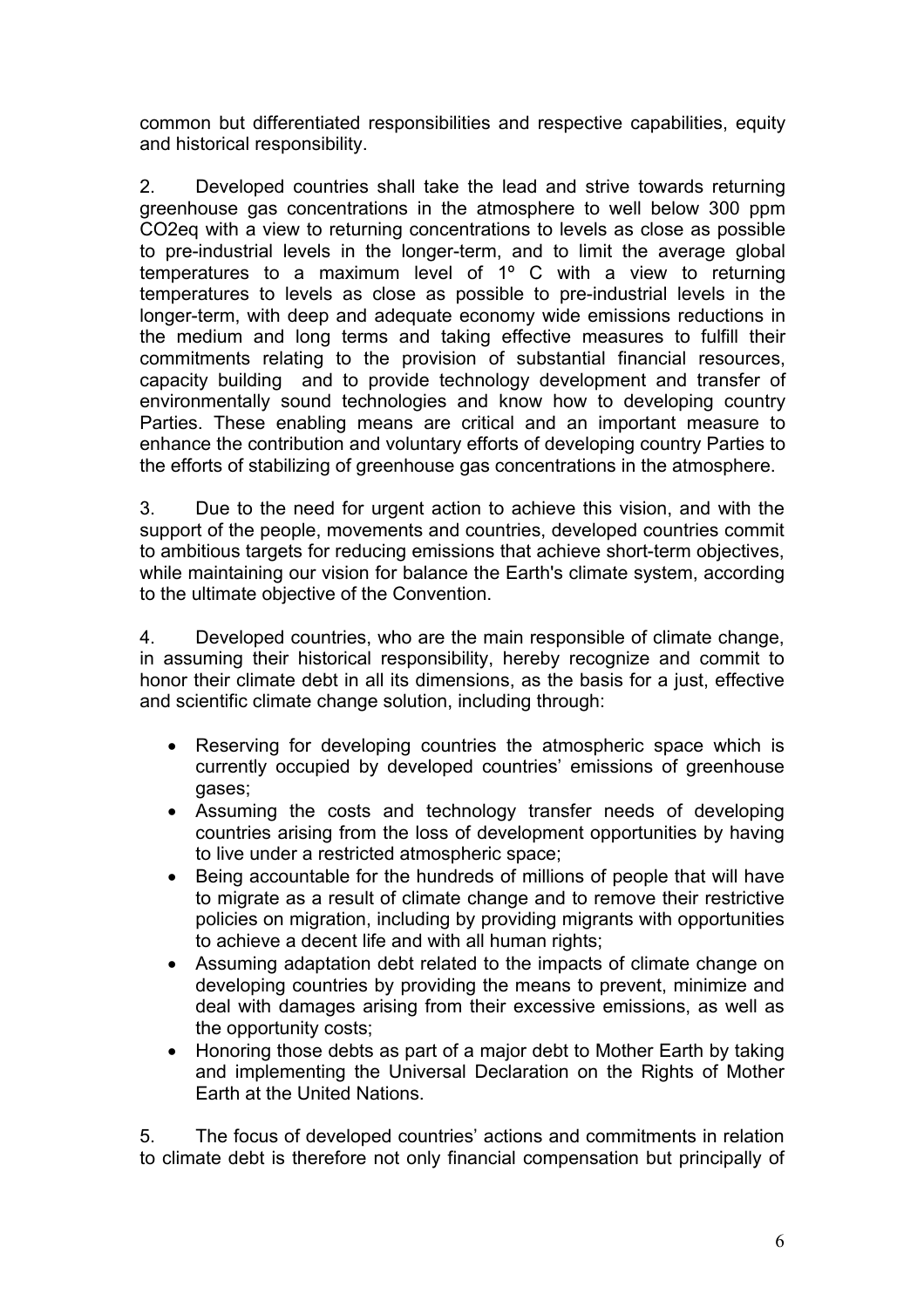restorative justice - that is restoring integrity to the people and the members who form a community of life on Earth.

6. All Parties shall enhance their contribution to long-term cooperative action to combat climate change with a shared vision which is based and in fulfillment of the objective and principles of the Convention in particular common but differentiated responsibilities and respective capabilities, equity and historical responsibility.

7. The "shared vision" for the "Long-term Cooperative Action" is not simply about defining the limit on temperature increases and the concentration of greenhouse gases in the atmosphere, but must incorporate a comprehensive and balanced set of financial measures, technology, adaptation, capacity building, patterns of production, consumption and other essentials such as the recognition of the rights of Mother Earth to restore harmony with nature. This is comprised of a range of essential elements including:

- (i) Fulfillment of commitments by developed country Parties to enable developing country parties to develop and implement adaptation policies, plans, programs and projects through providing substantial, new and additional public financial resources, environmentally sound technologies and capacity building in a predictable and prompt manner;
- (ii) Fulfillment of commitments by developed country Parties to demonstrate they are taking the lead in modifying longer-term trends in anthropogenic emissions consistent with the objective of the Convention, including their efforts to modify their consumption and production patterns taking into account their ecological footprint, in accordance with the Convention;
- (iii) Voluntary nationally appropriate mitigation actions (NAMAs) by developing country Parties, in accordance with Article 4.1 of the Convention, which are enabled and supported by financial resources, technology development and transfer and capacity building, from developed country parties to developing country parties, and in line with the overriding priorities of developing country Parties for development and poverty eradication (under Article 4.7 of the Convention);
- (iv) Fulfillment of commitments by developed country Parties to provide adequate, new, substantial and sustained financial resources to developing country Parties, that enable Developing Country Parties to implement their adaptation and mitigation actions, including through the provision of full costs for the implementation by developing countries of commitments relating to the communication of information related to implementation under Article 12.1 and the provision of agreed full incremental costs of implementation of commitments included in Article 4.1 of the Convention;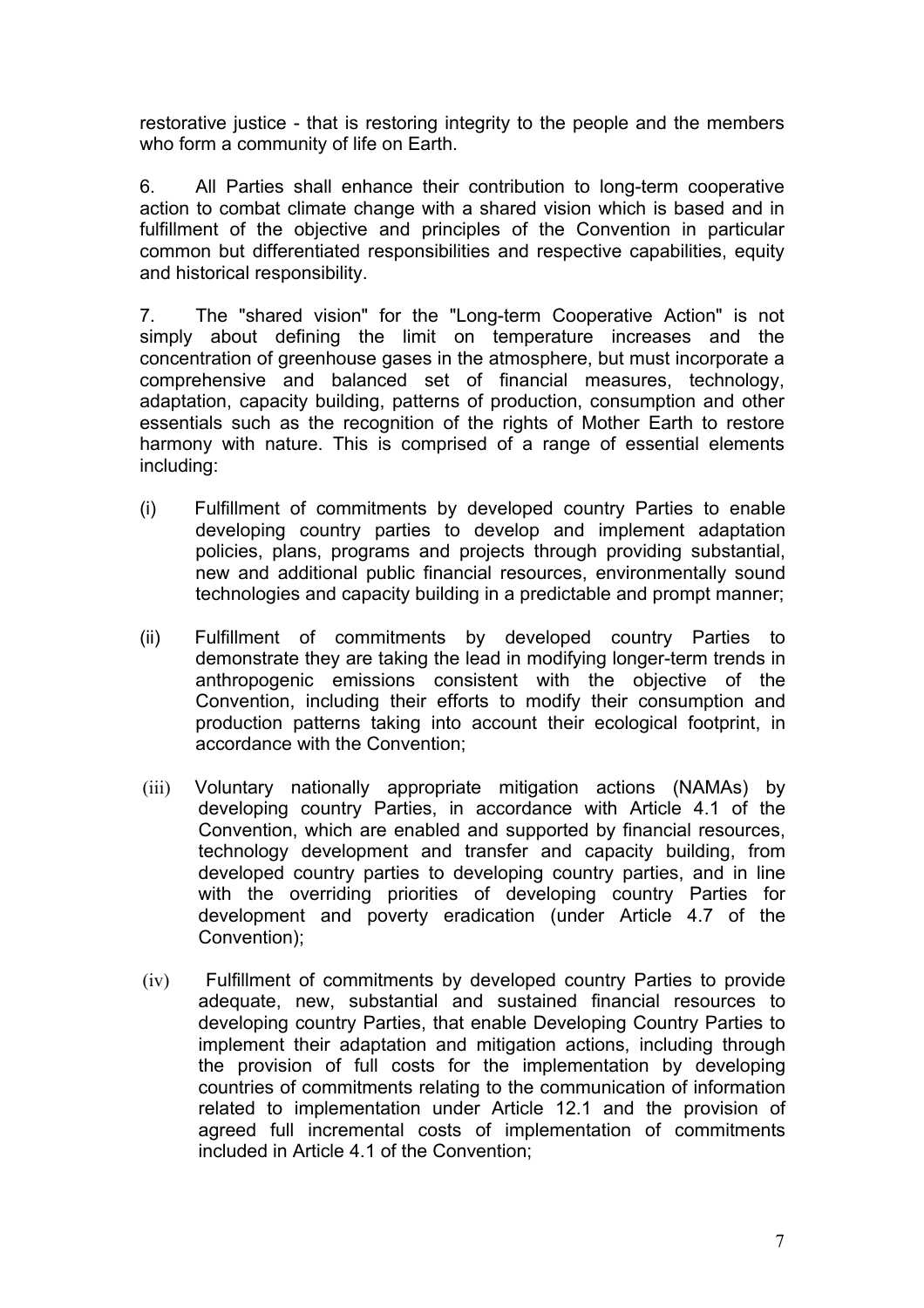- (v) Technology development and transfer from developed country Parties to developing country Parties, including, inter alia, the enhancement of endogenous technologies and capacities and the identification and removal of all barriers to access at the most affordable cost to technologies and appropriate treatment of intellectual property rights (IPRs) including exclusion of patents on climate related technologies to developing country Parties; and
- (vi) Fulfillment of commitments to provide capacity building in developing country Parties including provision of financial resources to develop institutions and programs to deal with climate change issues; and capacity building in developed country Parties.
- (vii) Changes to the international financial, economic and social system, which drives excessive production and consumption, including the excessive production of greenhouse gas pollution, and perpetuates unfair and unbalanced relations between peoples and between peoples and nature.

8. A shared vision integrates a set of global goals including a global goal for emission reductions, with the objective to stabilize greenhouse gas concentrations in the atmosphere at a level that would prevent dangerous anthropogenic interference with the climate system in a time frame sufficient to allow ecosystems to adapt naturally to climate change and ensure that food production is not threatened and to enable economic development to proceed in a sustainable manner. These goals include:

(a) The equitable allocation atmospheric space between developed countries and developing countries during the period 1750 to 2050 based on the principles of equity and historical responsibility, and the needs of developing countries in order to achieve their economic and social development and poverty eradication

(b) Aggregate targets for developed country Parties that are not party to the Kyoto Protocol for emissions reduction that are comparable to those undertaken by Annex I parties to the Kyoto Protocol in the second and subsequent commitment periods that reflect their historical responsibilities and debts, meet the needs of developing country Parties to an equitable share of atmospheric space and are adequate to meet requirements according to the IPCC findings and the latest science;

(c) Provision of financial resources by developed countries to developing countries amounting to at least 6% of the value of GNP of developed countries, for adaptation, technology transfer, capacity building and mitigation as described in subparagraphs (d) to (g) of this paragraph;

(d) Provisions by developed countries of means of implementation to developing countries to facilitate adequate adaptation to climate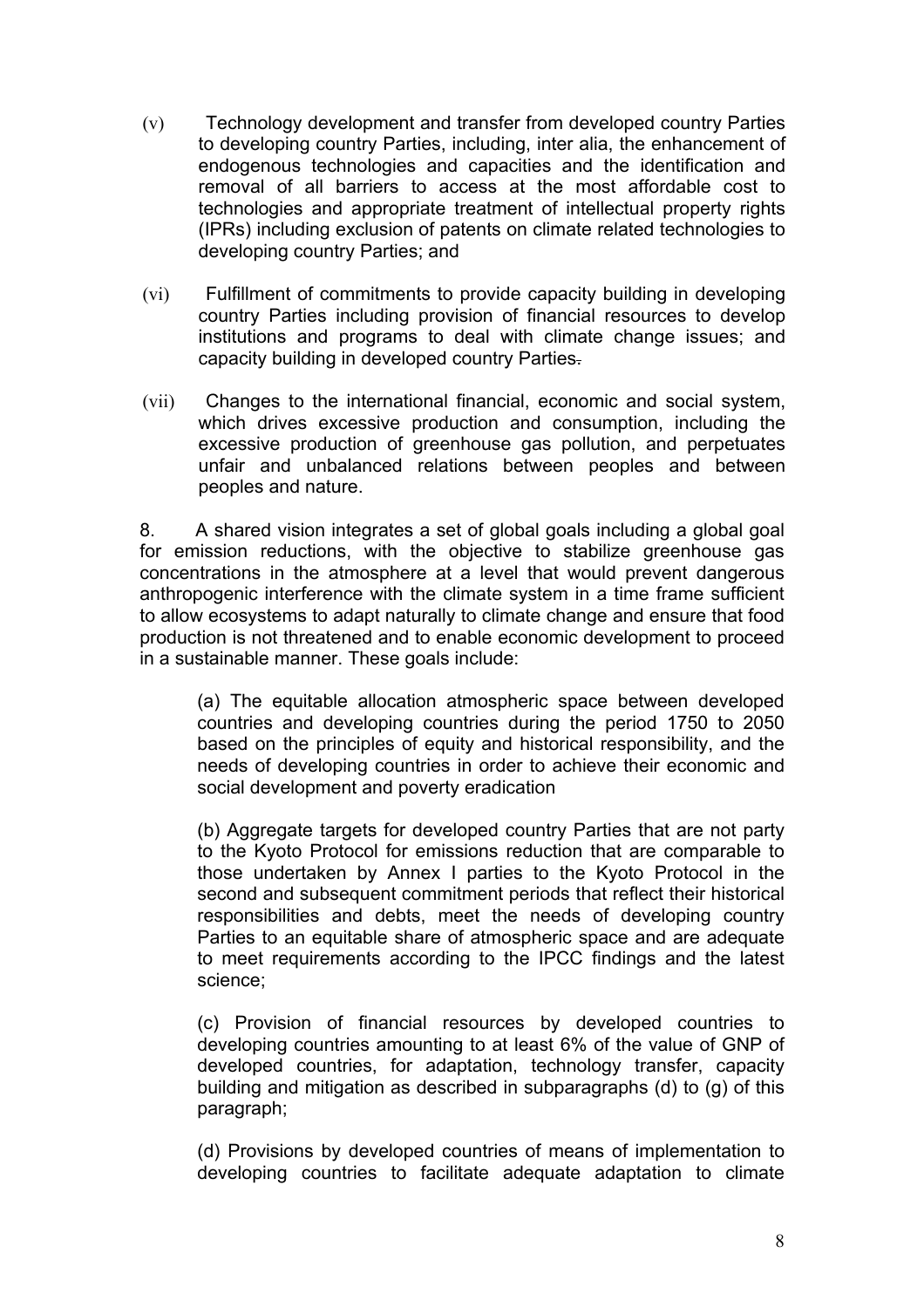change, to meet the costs of its adverse effects and to repay adaptation debts including through the provision of financial resources by developed countries equivalent to at least 3% of their GNP;

(e) The transfer of environmentally sound technologies to developing countries and enhancement of their endogenous capacities and technologies including through the provision of financial resources by developed countries equivalent to at least 1% of their GNP;

(f) Capacity building to enable the upgrading of developing countries institutional capacities to address climate change and its adverse effects including through the provision of financial resources by developed countries equivalent to at least 1% of their GNP;

(g) Measures by developing countries to mitigate climate change, including nationally appropriate mitigation actions supported and enabled by developed countries including through the provision of financial resources by developed countries equivalent to at least 1% of their GNP;

(h) Identification and removal of all barriers to access to technologies at the most affordable cost and appropriate treatment of intellectual property rights including exclusion of patents on climate related technologies to developing country Parties;

(i) Quantified changes to the unsustainable patterns of consumption and production by developed countries, including through the substantial reduction of their high per capita greenhouse gas emissions.

9. Achieving an equitable allocation of global atmospheric space between developed and developing countries is determined by:

(i) An agreed global emission budget between the period 1750 to 2050;

(ii) An agreed methodology for sharing the global emissions budget among developed and developing countries; and

(iii) The allocation, based on this methodology, of total assigned amounts to Annex I parties under the Kyoto Protocol and targets for a comparable effort for Annex I parties that are not party to the Kyoto Protocol.

10. Developed country Parties shall not resort to any form of unilateral climate related trade measures including border adjustment measures and tariffs against the goods and services of developing country Parties on climate-related grounds as such measures violate the principles and provisions of the Convention including those related to common and differentiated responsibilities (Article 3.5 of the Convention), to trade and climate change, and to the relation between mitigation actions of developing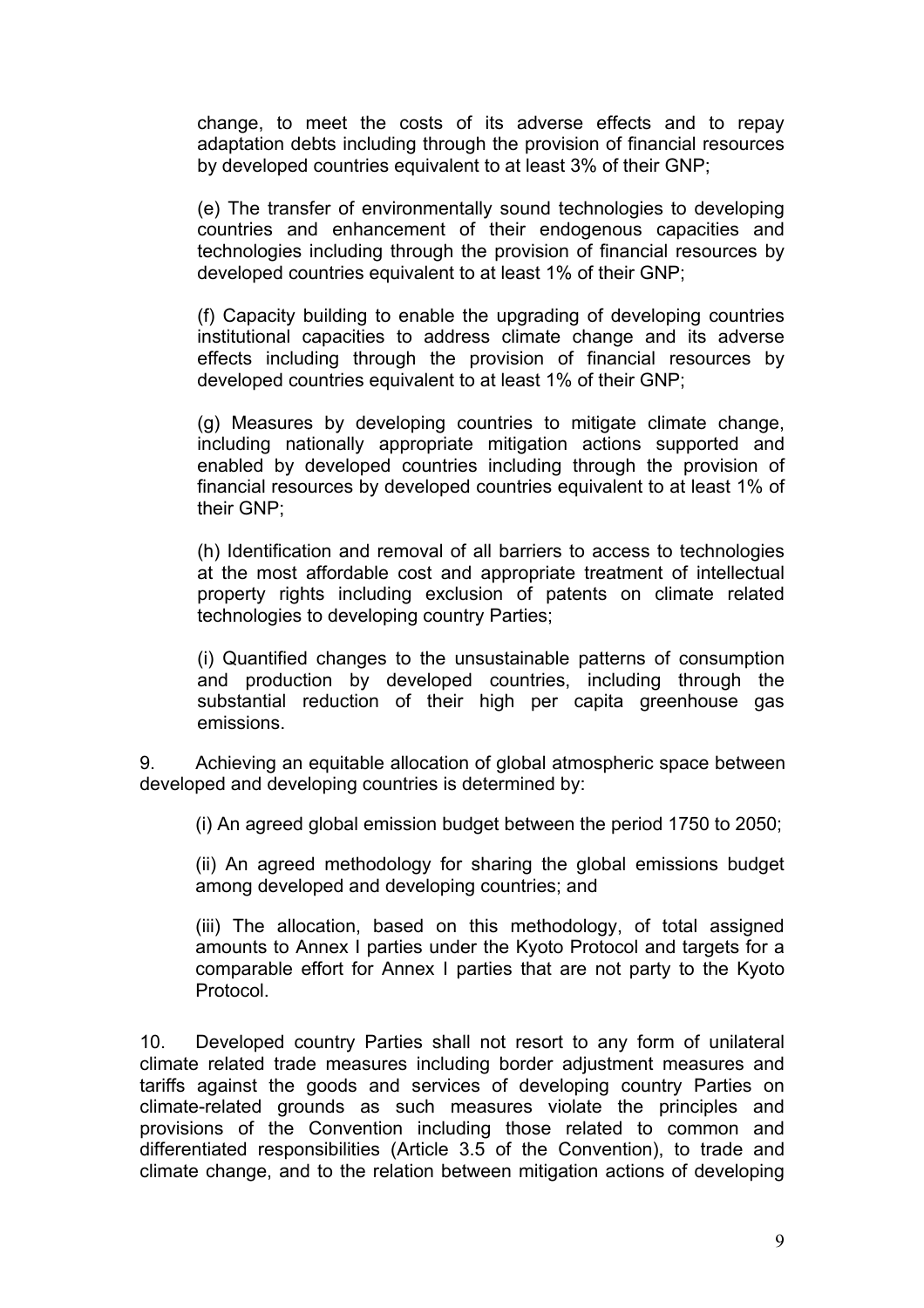country Parties and provision of finance and technology by developed country parties (Articles 4.3 and 4.7 of the Convention).

11. The inherent rights of indigenous peoples as affirmed in the UN Declaration on the Rights of Indigenous Peoples and other instruments must be respected in all efforts to mitigate and adapt to climate change.

12. The extent to which developing countries will effectively implement their commitments under the Convention will depend on the effective implementation by developed countries of their commitments under the Convention related to financial resources and transfer of technology.

### *B. Enhanced action on mitigation and its associated means of implementation*

# *1. Mitigation commitments by developed country Parties*

13. The Kyoto Protocol shall remain as a specific binding instrument for reducing emissions of greenhouse gases in developed countries.

14. An amendment to the Kyoto Protocol for the second commitment period 2013-2017 is adopted under which developed countries commit to significant domestic reductions of at least 50% compared to 1990 excluding carbon markets or other offset mechanisms that mask the failure of actual reductions in emissions of greenhouse gases.

15. All Annex I Parties to the Convention shall, in accordance with their commitments of Article 4.2 of the Convention, undertake ambitious national economy-wide binding targets for quantified emission reduction commitments of at least 50% of their domestic greenhouse gas emissions during the period 2013 to 2017 and by more than 100% before 2040, compared to their 1990 levels and adopt policies and actions accordingly to achieve these targets.

16. The principle of comparability of efforts among all developed country Parties shall be applied (in accordance with paragraph 1(b)(1) of the Bali Action Plan Decision 1/CP.13).

17. Developed countries shall take on total and domestic commitments to reduce greenhouse gas emissions that reflect an equitable allocation of atmospheric space and address the needs of developing countries. Developed countries shall ensure that:

(a) Their greenhouse gas emissions do not exceed their total assigned amounts, with a view to modify longer-term trends in global greenhouse gas emissions consistent with the objectives of the Convention and enabling developed countries to repay their emissions debt to developing countries; and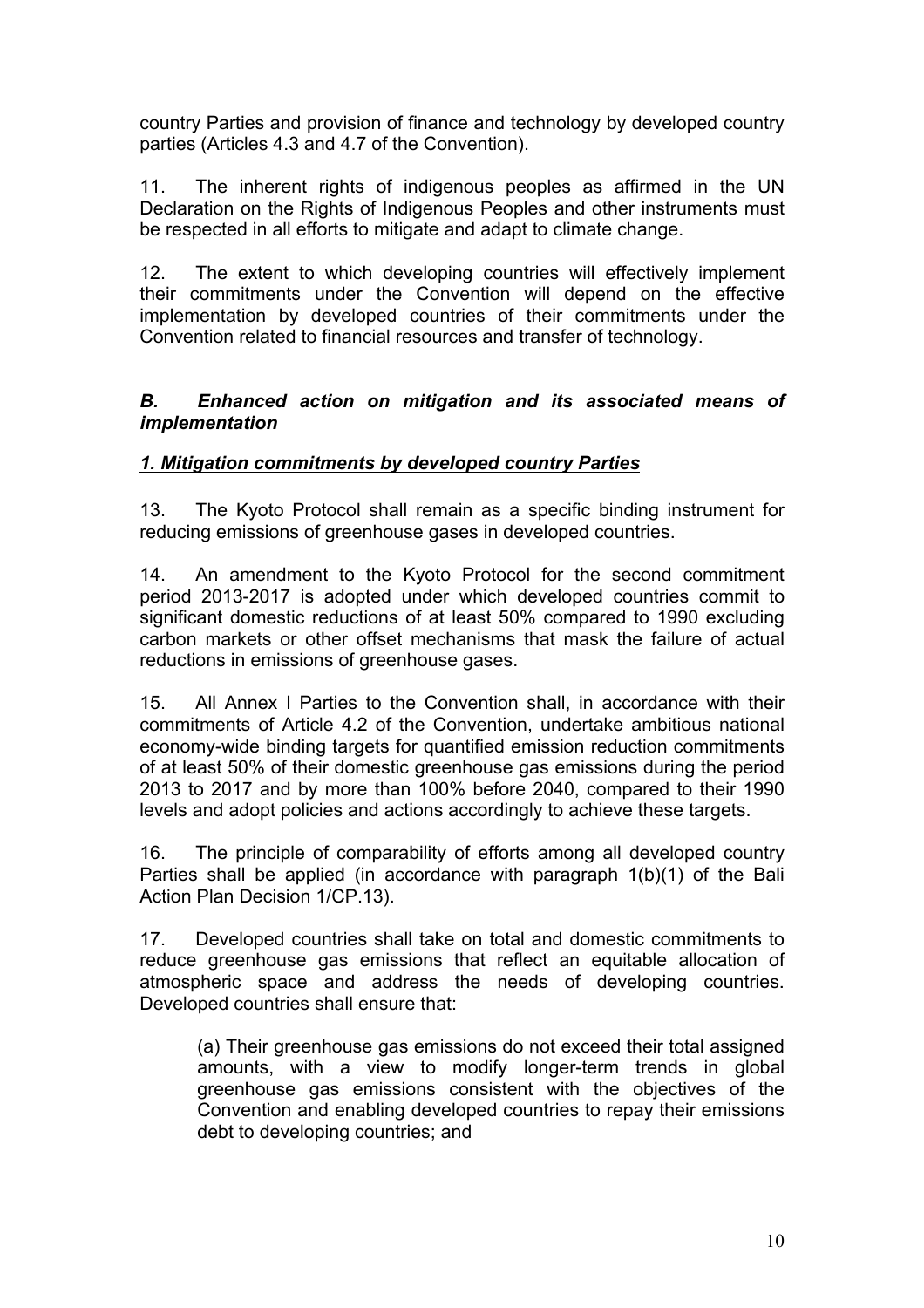(b) Their greenhouse gas emissions from domestic sources do not exceed their assigned domestic amounts, with a view to ensuring that their overall domestic emissions of greenhouse gases are reduced by at least 50% by 2017 to enable developing countries to have access to adequate atmospheric space to achieve economic and social development and poverty eradication.

18. For any Annex I Party to the Convention that is also a Party to the Kyoto Protocol, its emission reduction target for the second and subsequent commitment periods under the Kyoto Protocol shall be considered as their economy wide commitment. For the measurement, reporting and verification of its emission reduction target, pertinent rules and procedures under the Kyoto Protocol shall apply.

19. For any Annex I Party to the Convention that is not a Party to the Kyoto Protocol, its economy wide emission reduction commitment shall be comparable in magnitude, time scale and compliance to the economy wide commitments referred to in paragraph 18 above. Such commitments shall be reflected in a declaration by that Party and recognized through a decision of the Conference of Parties. For the measurement, reporting and verification of such commitments, the rules and procedures shall be elaborated by the Conference of Parties at its 17th session, using as reference the procedures referred to in paragraph 18 above.

20. The implementation by developed countries of their commitments to modify longer term trends in greenhouse gas emissions, and to provide the agreed full incremental costs of actions by developing countries to implement their commitments under the Convention, shall together enable parties to reverse the trend of increasing global greenhouse gas emissions, and to ensure that global greenhouse gas emissions peak before 2015 at the latest and decline thereafter.

21. Developed countries shall further ensure that they reduce their net domestic greenhouse gas emissions by more than 100% by 2040 compared to 1990 levels through the reduction of greenhouse gas emissions from sources and enhancement of greenhouse gas removals by sinks.

22. Mitigation commitments of developed countries must be comparable in scale, timing and legal effect. To ensure comparability of efforts, Annex I Parties that are not Parties to the Kyoto Protocol are called on to undertake quantified emission reduction commitments that, inter alia:

- Are for the period 2013 to 2017;
- Are quantified in terms of the base year of 1990;
- Are subject to comparable provisions for monitoring, reporting and verification; and
- Are subject to comparable provisions for compliance and enforcement.

23. If, after measuring, reporting and verifying, the failure of a developed country to fulfill its reduction commitments is identified then penalties should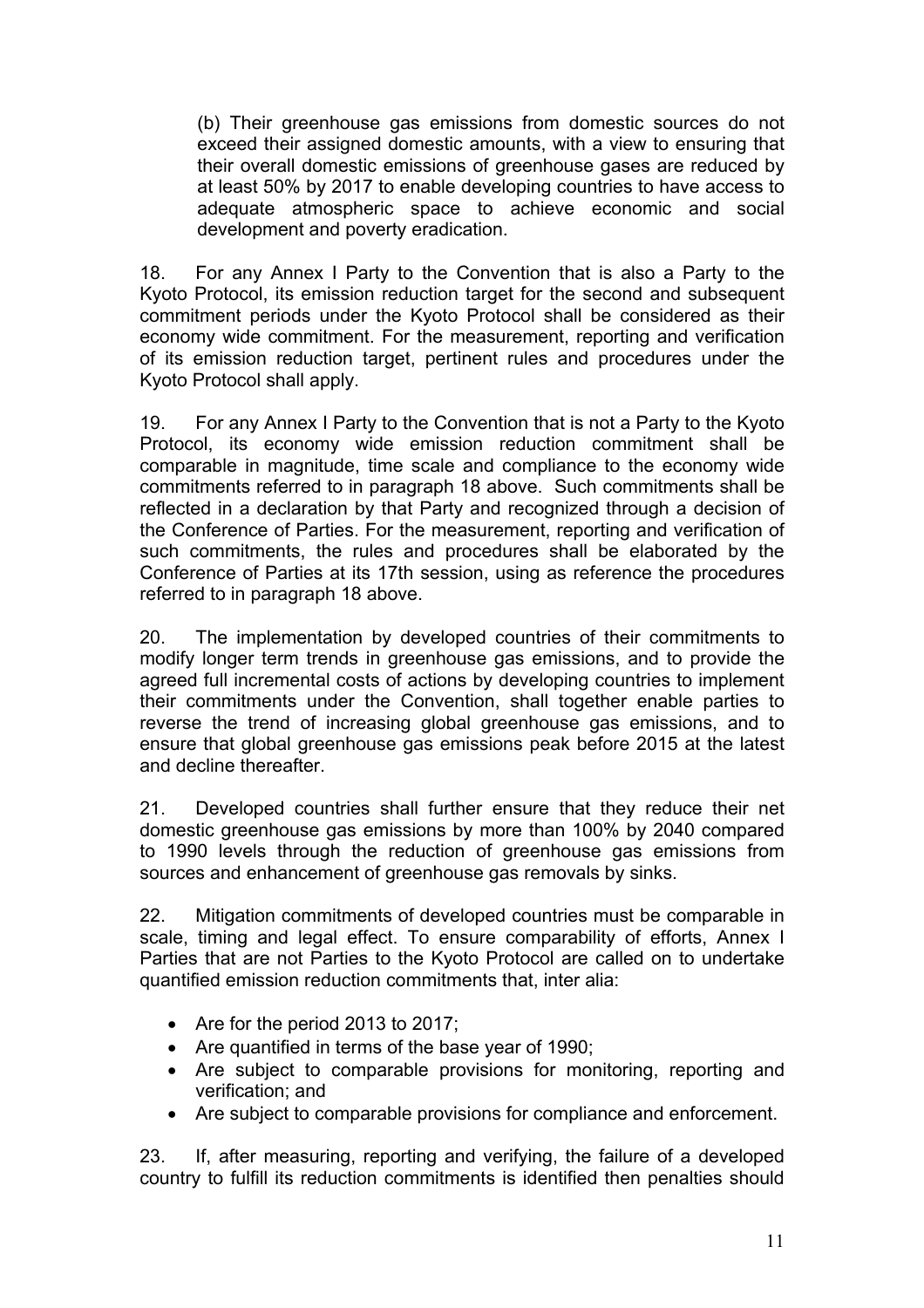be applied. This may include increased future reduction commitments by an amount calculated as a multiple of the shortfall in implementation. Financial contributions may also be assessed as penalties or fines and paid into an enhanced financial mechanism under the Conference of Parties.

24. The scale and timing of emission reductions by Annex I countries must be sufficient to ensure that developed countries' historical debt for their excessive past consumption of environmental space, and their continuing excessive per-capita emissions, is fully repaid to developing countries.

### *2. Nationally appropriate mitigation actions by developing country Parties in the context of economic development*

25. Non Annex I Parties to the Convention may, based on their specific national circumstances and in the context of their national economic development, take mitigation measures and actions under Article 4.1 of the Convention including, where appropriate, strategies, policies, plans, programs, projects and other activities.

26. Nationally appropriate mitigation actions (NAMAs) of Non Annex I Parties are voluntary measures and/or programs to mitigate climate change under Article 4.1 of the Convention that are enabled by finance, technology and capacity building in accordance with Articles 4.3 and 4.5, and based on their specific national priorities and circumstances and in the context of sustainable development. A system shall be established under the financial mechanism to ensure that the developing countries' mitigation actions are enabled and supported by finance, technology and capacity building.

27. Emission reductions resulting from NAMAs shall not be used to offset quantified emission reduction targets undertaken by Annex I Parties to the Convention.

28. Non Annex I NAMAs supported and enabled by developed country Parties in terms of technology, finance, and capacity building, may be subject to MRV in accordance with relevant rules and procedures established by the Conference of Parties.

29. Measurement, reporting and verification of the transfer of financial resources of at least 1% of the GNP of developed country Parties (for mitigation actions by developing countries), technology and capacity building shall be undertaken in the context of the UNFCCC Compliance mechanism identified in paragraph below, with the following objectives:

- (i) Measurement shall be in accordance with methodologies to measure provision of financial resources, technology transfer and Capacity building (in accordance with Article 7.2(d) of the Convention);
- (ii) Reporting shall be on the provision of financial resources and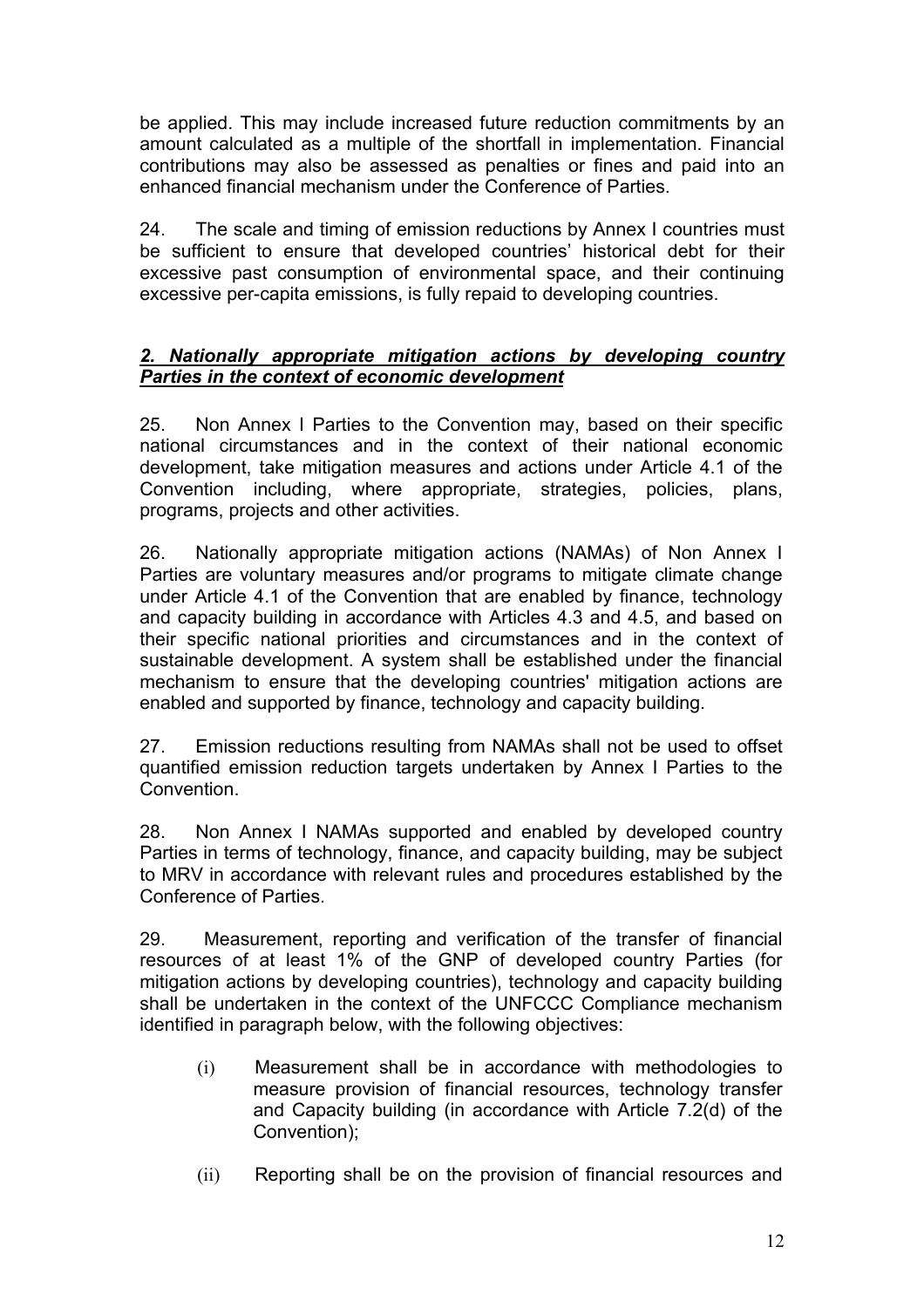transfer of technology, in accordance with Article 4.7 and communicated under Article 12.3 of the Convention; and

- (iii) Verification of the combined effects of these measures shall be undertaken by the SBI under Article 10.2(a), based on inputs from the finance and technology mechanisms:
	- (a) Verification of the provision of finance for enabled actions to be conducted by the financial mechanism (in accordance with Article 11.1 of the Convention); and
	- (b) Verification of the provision of technology transfer for enabled actions shall be conducted by the technology mechanism under Article 7(2)(i) of the Convention.

30. The autonomous national mitigation actions taken voluntarily with the support of national resources of developing country Parties themselves shall be reflected through their national communications, consistent with Article 12(1)(b) of the convention in accordance with national guidelines and procedures.

### *C. Policy approaches and measures to limit and reduce greenhouse gas emissions from aviation and marine bunker fuels*

31. Actions by developed country Parties shall not be taken to deal with environmental challenges including taxation or imposing levies on developing country Parties services or sectors (e.g. aviation/maritime) or environmental measures addressing trans-boundary or global environmental problems unless such measures have been agreed to by international consensus and are in coherence with the principles and provisions of the Convention.

# *D. Enhanced action on adaptation*

32. People have equal rights to be protected from the adverse impacts of climate change and the rights to proactively face climate change.

33. Adaptation to the adverse impacts of climate change arising from the historical cumulative greenhouse gases (GHG) emissions of developed country Parties, poses a serious threat to economic and social development, and is already an additional burden on developing country Parties efforts to reduce poverty and achieve their development goals. Adaptation activities encompass urgent and immediate, short, medium and long term actions at national, regional and international levels.

34. An institutional framework on adaptation to climate change is hereby established under the Convention to enable developed country Parties, to honor their adaptation debts and to fulfill their commitments to fund the full incremental costs incurred by developing country Parties of implementing programmers to facilitate adequate adaptation to climate change, and to meet the costs of adapting to the adverse effects of climate change. It shall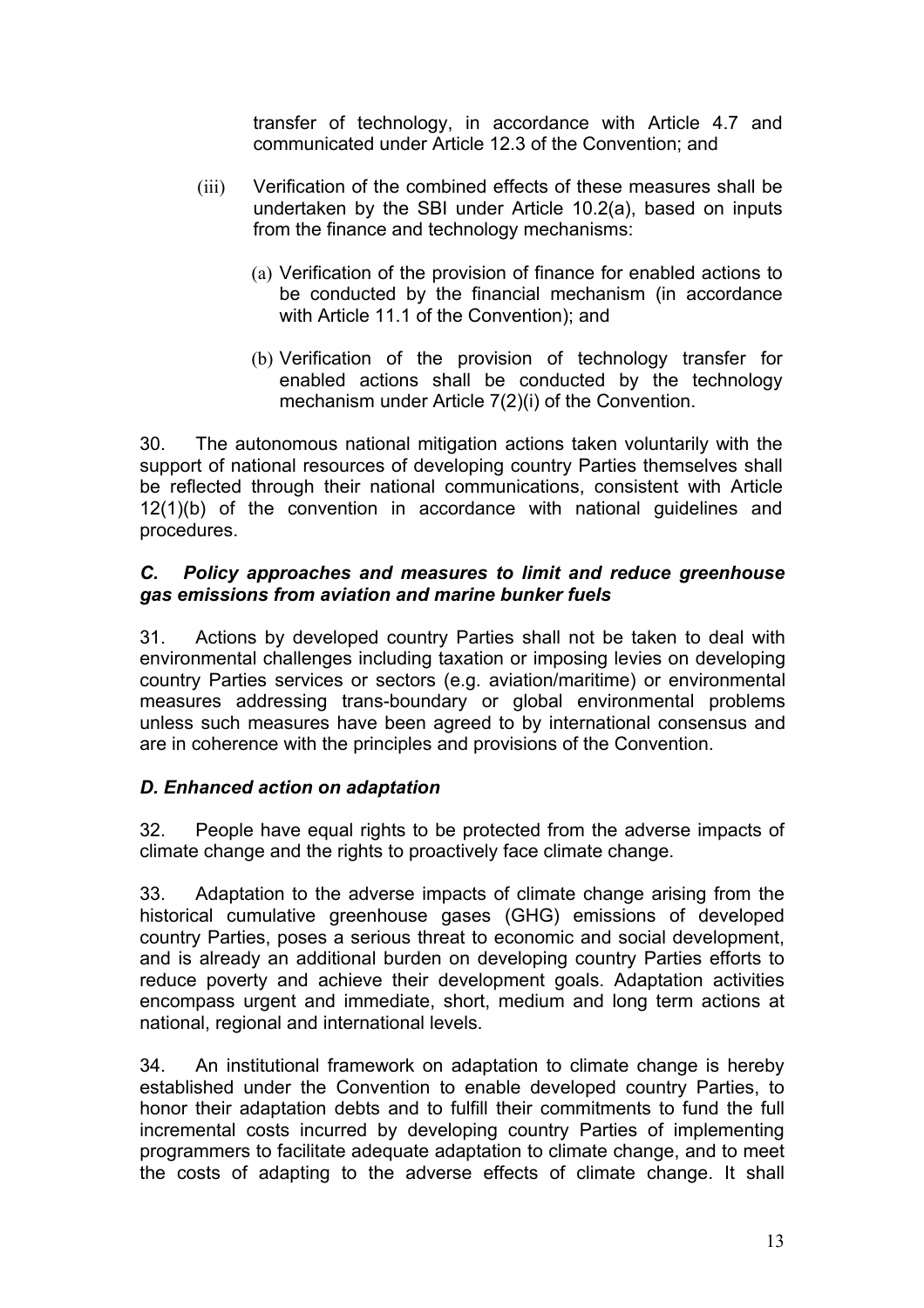enhance and support adaptation to climate change in all developing country Parties in accordance with the Convention and compensate them for its adverse effects. The institutional arrangements shall comprise:

> (i) An adaptation executive body under the authority and guidance of the Conference of Parties and that comprises equitable geographical representation, to promote international cooperation on adaptation and other relevant activities under the Convention, set the criteria and parameters of activities to be funded and where appropriate help mobilize financial resources from public and other sources of finance, to enable the implementation of country driven strategy, programs and projects, including at the regional levels.

> (ii) A new adaptation fund window under the Convention to finance the full costs of adaptation activities and actions and the related transfer of technology sharing and capacity building in developing country Parties, with sources of funding be new, substantial and sustained public funding from developed countries, with an annual scale at least 3% of the GNP of developed countries, and including through fulfilling their financial commitments under the Convention. This fund shall be additional to ODA.

> (iii) It is necessary to structure this Adaptation Fund, as an exclusive fund for facing climate change and that is part of a financial mechanism managed and led in a sovereign and equitable way by the Parties, without any impositions from Multilateral Development Banks or Financial Institutions. This Fund should also handle a mechanism for the indemnity for damages to Mother Earth.

> (iv) Under this Fund it is necessary to register the impacts, the costs of these impacts for the developing countries and the finance, technology and capacity building measures needed to address these impacts. Also, under this Adaptation Fund it is necessary to register and monitor the support of developed countries, including the transference and development of technologies and the fulfillment of the funds provision as part of a just compensation.

> (v) A comprehensive adaptation program to enhance action on adaptation in a coordinated and coherent manner at all levels, now, up to and beyond 2012, ranging from assessments through planning to implementation, including through reducing vulnerability, minimizing unavoidable loss and damage, and building the resilience of societies, economies and ecosystems to present and future adverse effects of climate change. The program shall:

- (a) Enable the formulation of national adaptation measures (in accordance with Article 4.1) in particular in developing country Parties;
- (b) Provide finance, technology development and transfer and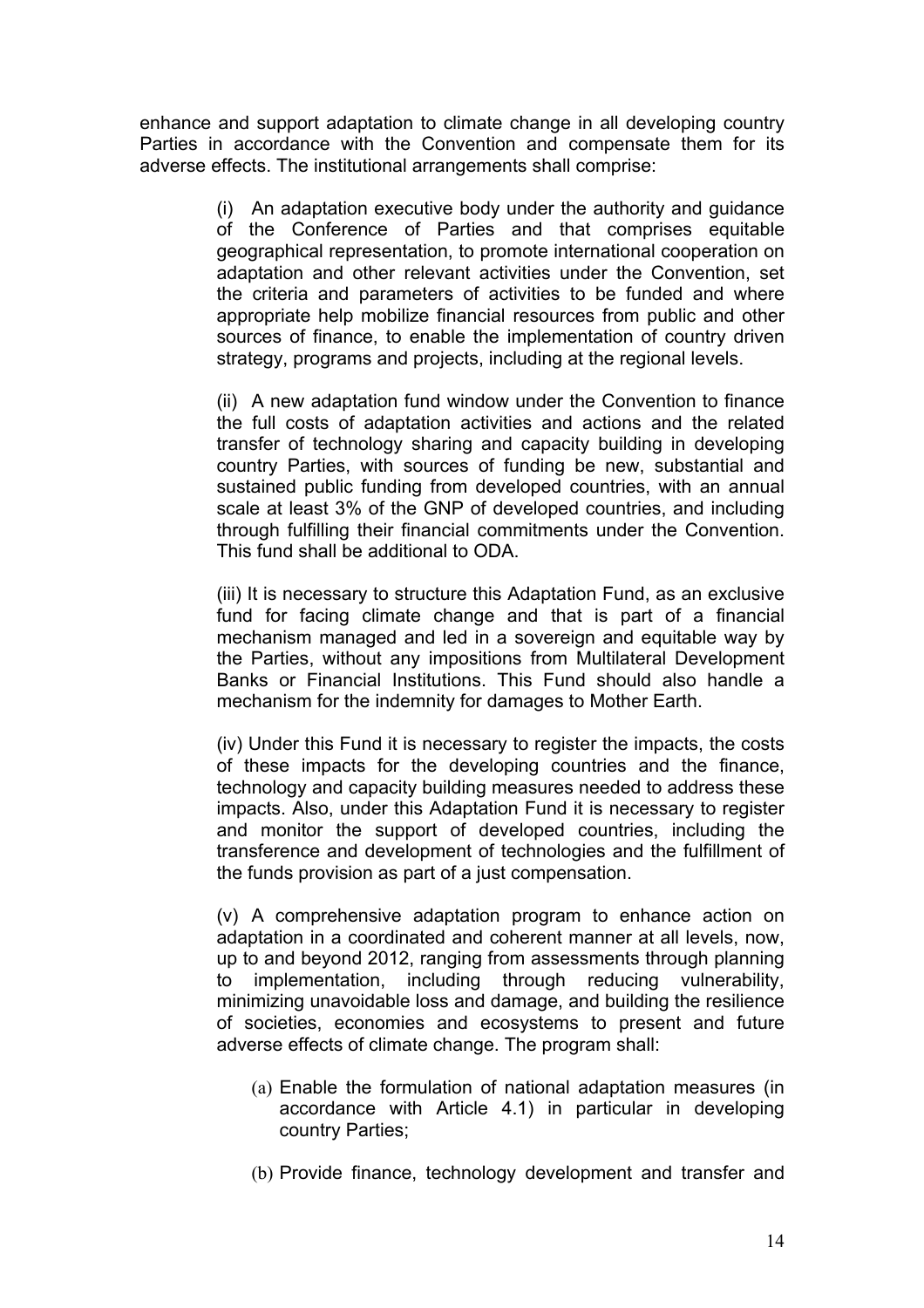capacity-building, by developed country Parties for adaptation actions in developing country Parties (in accordance with Articles 4.1, 4.3 and 4.5 of the Convention), especially those involved in Article 4.8 of the Convention; and

(c) Establish and where appropriate strengthen regional centers, networks, initiatives and coordinating bodies for adaptation, building upon and complementing national adaptation action on all levels respecting fully the sovereignty of states.

(vi) An international mechanism to address the unavoidable loss and damage resulting from the adverse effects of climate change, and associated lost opportunities for development, with the following functions:

- (a) Addressing risks associated with climate-related extreme weather events, that incorporates measures to reduce, manage and prevent risk;
- (b) Providing compensation and rehabilitation for climate-related slow onset events

(vii) An adaptation window and a compliance mechanism under the Convention for measuring and verifying the provisions of financial resources, compensation and transfer of technology from developed country Parties (within the new operating entity under the Convention Financial mechanism).

(viii) An international mechanism to address the needs of individuals and peoples displaced due to the adverse effects of climate change and to facilitate their relocation, including from developing countries to developed countries. This implies the need to remove restrictive policies on migration in developed countries,

(ix) The COP shall adopt the rules and modalities for operationalization of the framework and its bodies, with a view to ensuring the full repayment of climate-related finance, compensation and debts to developing countries and will finish its work at the latest by the COP17.

### *E. Enhanced action on the provision of financial resources and investment*

35. We stress that the financial commitments of Developed Country Parties under the Convention have not been met, and emphasize the urgent need for these parties to honor their commitments in accordance with Article 4 and in particular Articles 4.3, 4.4 and 4.5, and to provide substantial financial resources to developing country Parties that commensurate with the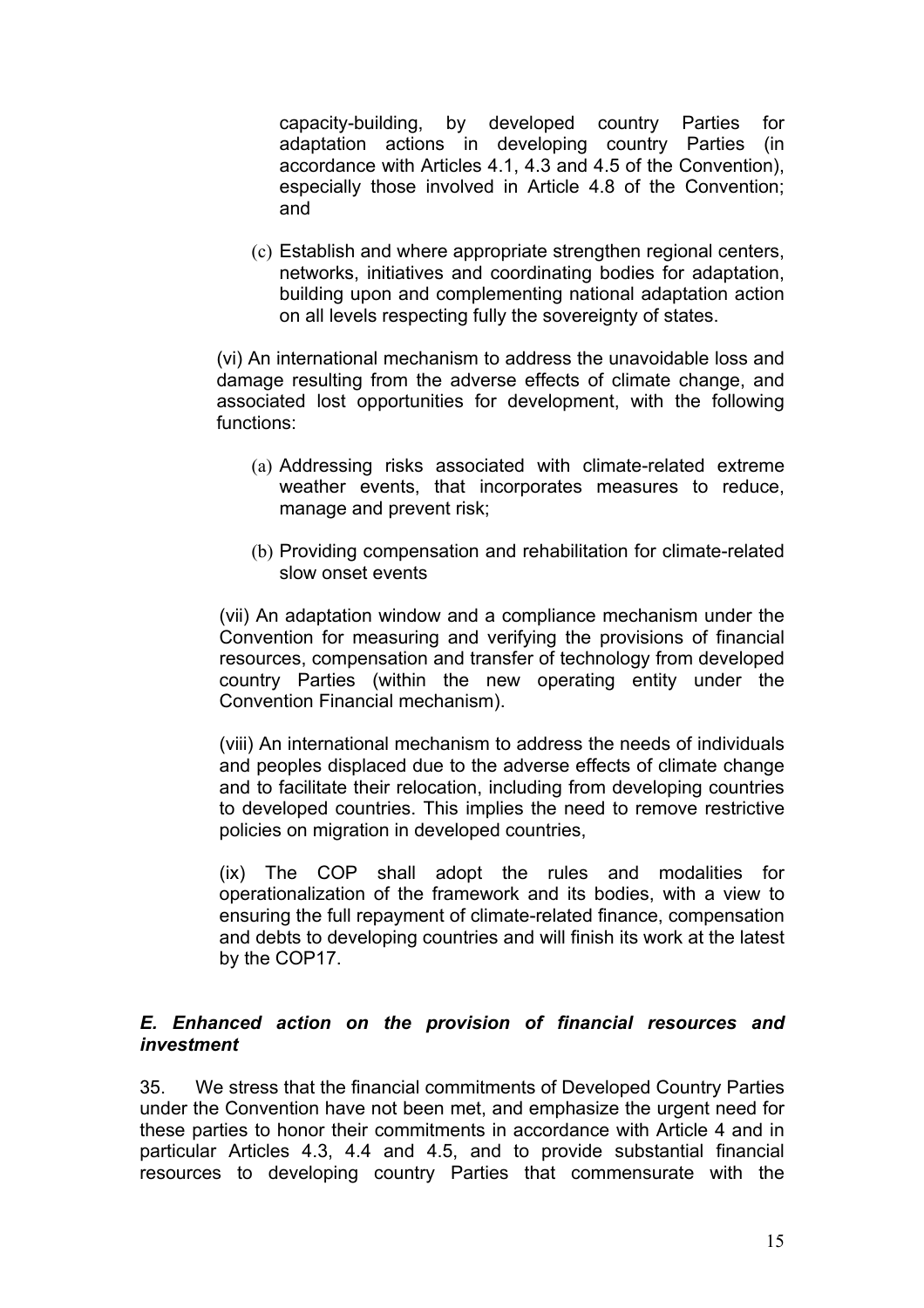unprecedented challenge of climate change which constitutes the greatest risk that humanity has ever faced.

36. Developed country Parties and other developed Parties included in Annex II in accordance with their commitments under the Convention including Article 4, paragraphs 3, 4, 5, 7, 8 and 9 shall provide substantial, new, additional, adequate, predictable and sustained public funding additional to and different from the ODA to meet the agreed full costs and/or incremental costs incurred by developing country Parties to effectively implement their commitments under the Convention, taking into consideration that other sources of investment like private sector and markets can play a supplementary role.

37. In order to honor the climate debt, and in accordance with Article 11(3)(d) of the Convention, it is agreed that the amount of funds to be made available annually to developing country Parties shall be equivalent to at least 6% of the GNP of developed country Parties comprising 3% for adaptation, 1% for mitigation, 1% for technology development and transfer and 1% for capacity building. It is equally agreed that US\$400 billions, from public finance sources, shall be made available by developed countries for fast track financing of global efforts to address climate change. An equivalent of US\$ 150 billions worth of Special Drawing Rights shall be issued by the IMF as partial fulfillment of this undertaking by developed countries.

38. A financial mechanism of the Convention, to be known as the (Multilateral Climate Fund), is hereby established, in accordance with Article 11.1. It shall function under the authority, guidance of and be fully accountable to the Conference of Parties. It shall comprise, *inter alia*, the following elements:

- (i) An Executive Board, which shall be the governing body, with equitable and geographically-balanced representation of the Parties, and which shall follow the principles of openness, transparency, effectiveness and easy access;
- (ii) Multiple specialized Funds or funding windows, including for adaptation, mitigation, technology transfer and development, and capacity building;
- (iii) A trustee or trustees that shall be appointed by the Board;
- (iv) Technical panels of experts;
- (v) A Monitoring and Verification group or mechanism.

39. A Compliance mechanism shall be established for the evaluation and verification of the fulfillment of developed country Parties of their commitments under the Convention including their financial contributions to adaptation, mitigation, technology transfer and capacity building to developing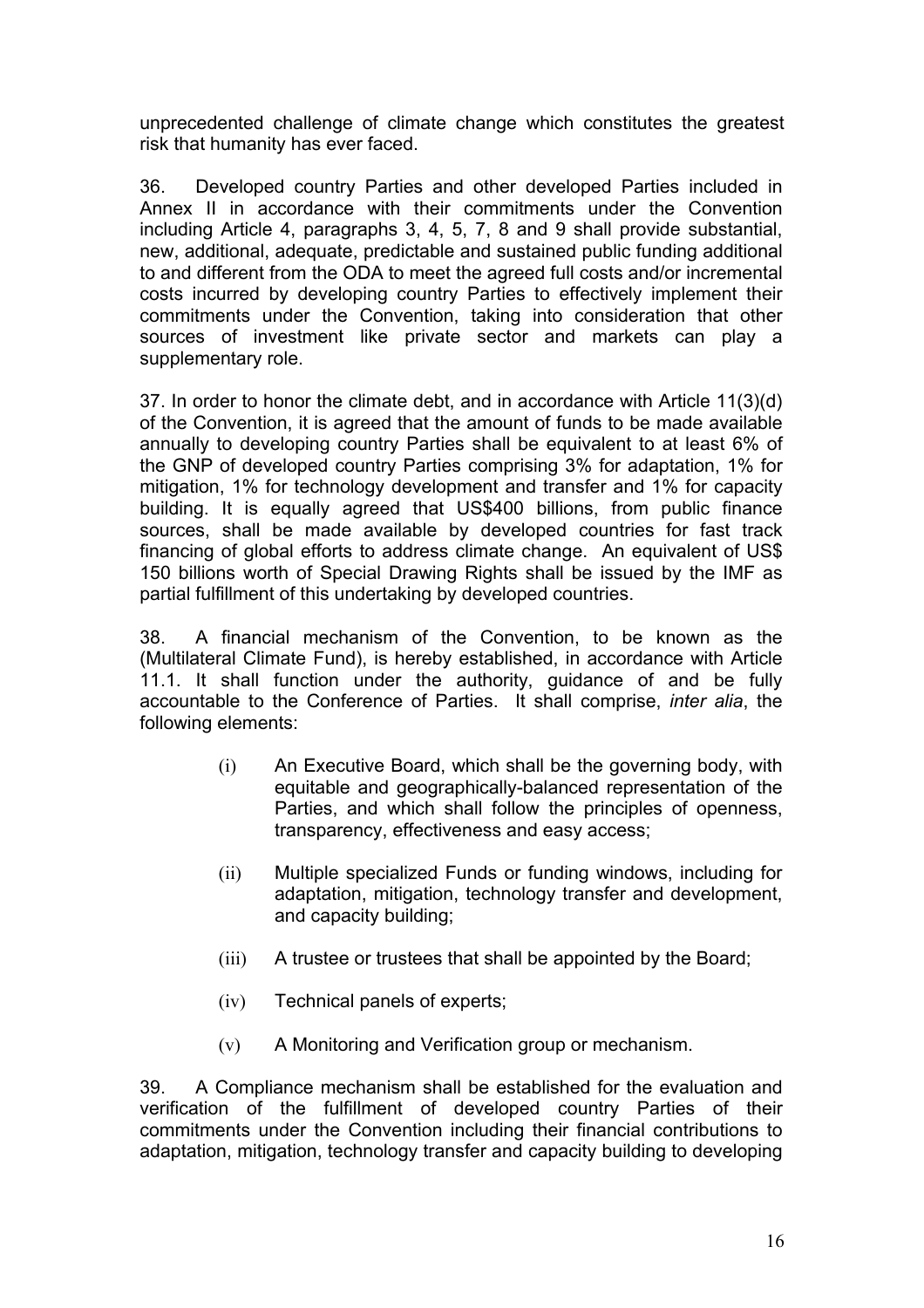country Parties, to identify insufficiencies between the enabling means provided and needed and address non-compliance with commitments.

40. The rules and procedures of the compliance mechanism shall be established by the Conference of the Parties not later than the  $17<sup>th</sup>$ Conference of Parties. The MRV of the provision of financial resources, technology and capacity building to enable and support NAMAs and NAPAs of developing country Parties shall be undertaken under this compliance mechanism.

# *F. Enhanced action on technology development and transfer*

41. We agree that there must be urgent action on technology development and transfer as a top priority especially because of the lack of implementation and achievements in this area since the establishment of the Convention.

42. Transfer of technology must fully compensate the loss of development opportunities due to the costs and technological demands to developing countries to live within a restricted atmospheric space. Poor countries face climate-related challenges to their development that were not faced by the developed countries in the process of their own development.

43. Sharing the complete technological cycle, namely enhancement, development, demonstration, deployment, diffusion and transfer of new and existing innovative technologies is urgent and essential to strengthening developing country Parties capacities in particular those listed in Art. 4.8 of the Convention. Developing countries must be recipients of the technological cycle in its integrity.

44. Enhanced action on technology requires implementation and compliance of the commitments made by developed countries in the Convention regarding the development and transfer of technology. It is agreed that this goes beyond the marketing of the technology to developing countries.

45. Guidelines shall be established for the assessment and evaluation of technologies meant for transfer and deployment to ensure that they are environmentally sound and socially appropriate.

46. We recognize that indigenous and traditional knowledge and technologies form a valuable and useful part of the knowledge and technologies that are appropriate and useful for mitigation and adaptation activities in addressing climate change and that these have to be supported and be part of technology development, transfer and deployment.

47. It is equally essential for the technologies to be made available to developing countries at the lowest cost, and thus there should be an appropriate framework regulating intellectual property to prevent patent monopolies and to facilitate the maximum expansion of technologies to be placed in the public domain.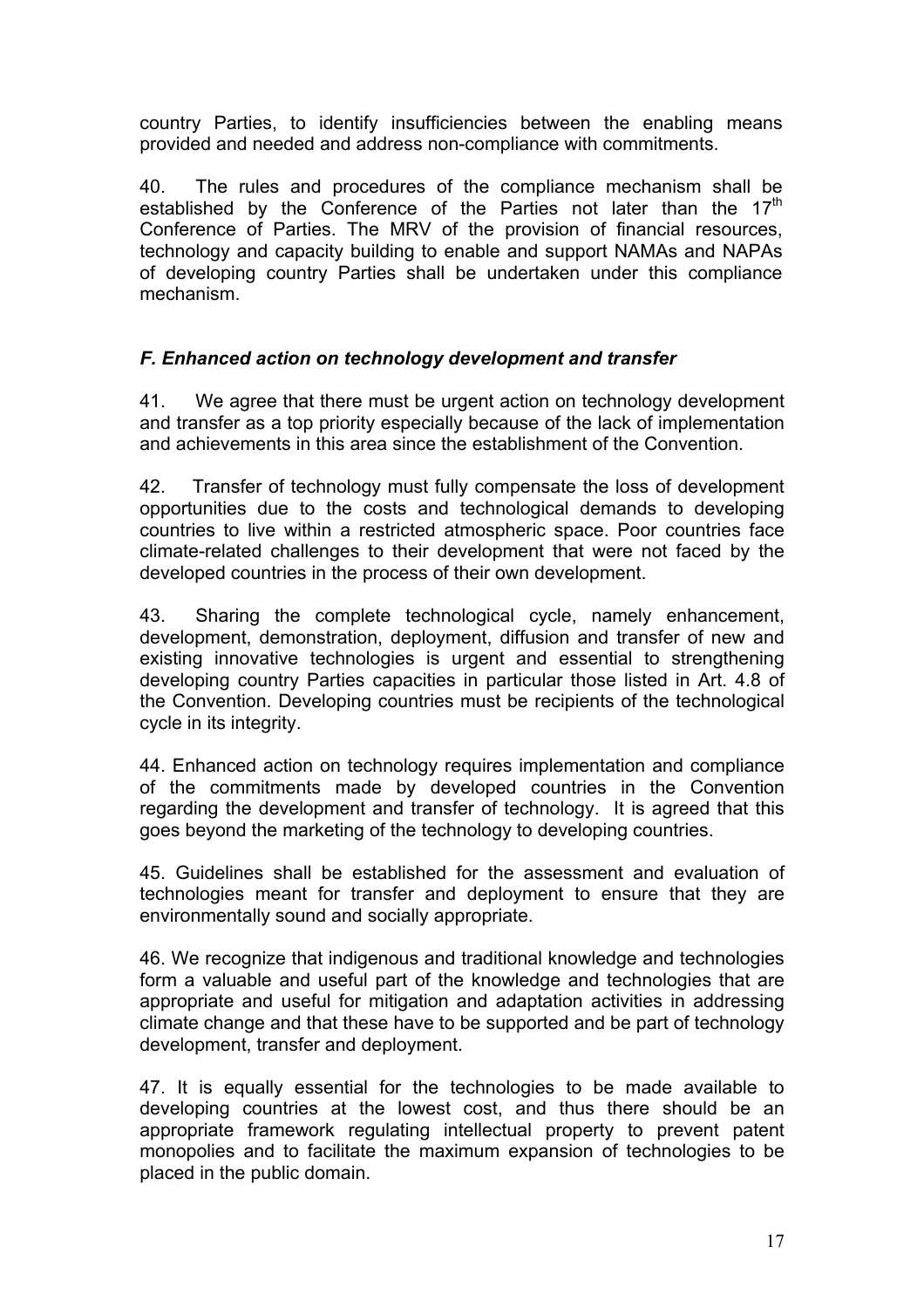48. Technologies and innovations that come from public financing destined for research and technology development must be located in public domain and not under a private patent regime, in such a way that they are of free access for developing countries.

49. Technology transfer from developed to developing countries should be free from conditionalities or impositions. Instead, it is agreed that there must be a free exchange of information, knowledge and technologies, under the principles of solidarity, reciprocity, respect, complementariness, harmony, transparency, balance, permitting an inter-scientific dialogue of knowledge and skills.

50. We agree that early and rapid reduction of emissions requires the deployment of low-emission technologies on a massive scale and that developing countries particularly those with insufficient or no manufacturing capacity in environmentally sound technologies will have more difficulties in accessing adaptation and mitigation technologies and that measures shall be taken to facilitate and ensure their access to the technology.

51. We agree to establish effective mechanisms and enhanced means for the removal of obstacles to the scaling up of the development and transfer of technology to developing country Parties in order to promote access to affordable environmentally sound technologies.

52. New and additional financing from developed country Parties amounting to at least 1% of their GNP shall be provided in a manner that is adequate, predictable and sustainable to support technology development and deployment in and technology transfer to developing countries. This includes the establishment and operations of joint technology excellence centers in developing countries, to enable entities in these countries to do research and development on adaptation as well as mitigation technologies;

53. A mechanism for technology development and transfer is hereby established under the Convention that shall function under the authority, guidance of and be fully accountable to the Conference of Parties, to fully implement the commitments on technology development and transfer under the Convention, in particular Article 4, paragraphs 3, 5, 7and 9, that comprises:

> (i) A Technology Executive Board aimed at achieving the most effective implementation of technology transfer to developing country Parties including through *inter alia* develop strategy and policies, provide guidance, assess and elaborate on technology matters and develop a Technology Action Plan and its updated versions, comprising government representatives, elected by the Conference of Parties, which will have equitable regional representation. The Executive Board shall recommend to the COP international actions to support the removal of barriers to technology development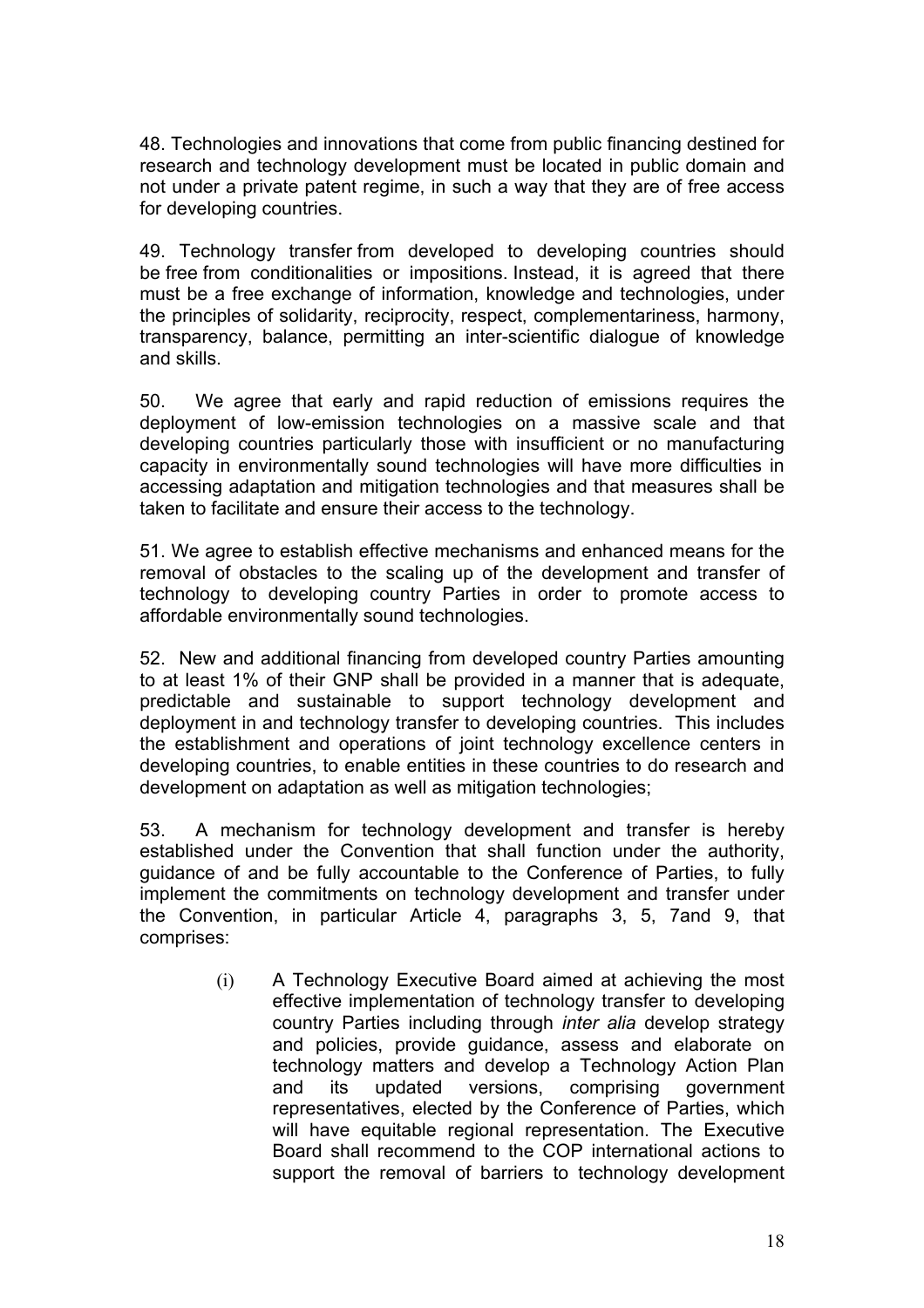and transfer, including those arising from intellectual property rights;

- (ii) Technical Panels for adaptation and mitigation technologies to generate and compile expert information;
- *(iii)* A Technology Action Plan to support concrete programs and actions to enable technology development and transfer, enhance endogenous technologies and capacities and enhance action in all sectors, and at all stages of the technology cycle (in accordance with Article 4.5). The TAP will define policies, actions and funding for relevant technology actions and programs under the following classification: public domain technologies, patented technologies and know-how and future technologies. The Technology Action Plan will have short, medium and long term actions and programs that covers all sectors;
- *(iv)* A Multilateral Climate Technology Fund/window to meet the full and the full incremental costs of technology transfer (in accordance with Article 4.3). The fund will be part of the financial mechanism of the Convention. It shall provide financial resources for the activities agreed on by the Technology Mechanism, and shall be composed by Regional Groups of Experts in Investment and Development, with an equitable representation of different geographic zones of the world.
- (v) A compliance mechanism for measuring and verifying commitments of developed country Parties for technology transfer, finance and development;

54. The technology mechanism shall among its objectives and functions have the following:

- (i) Achieve access to affordable technology by developing country Parties, achieve removal of barriers to technology transfer, diffusion and development; support the enhancement and development of endogenous capacities and technologies of developing country Parties, develop technology action plans, coordinate actions and assess performance;
- (ii) Formulate and promote the implementation of action plans on technology development and transfer;
- (iii) Coordinate actions by different stakeholders at national, regional and international levels;
- (iv) Remove barriers to technology transfer and enhance means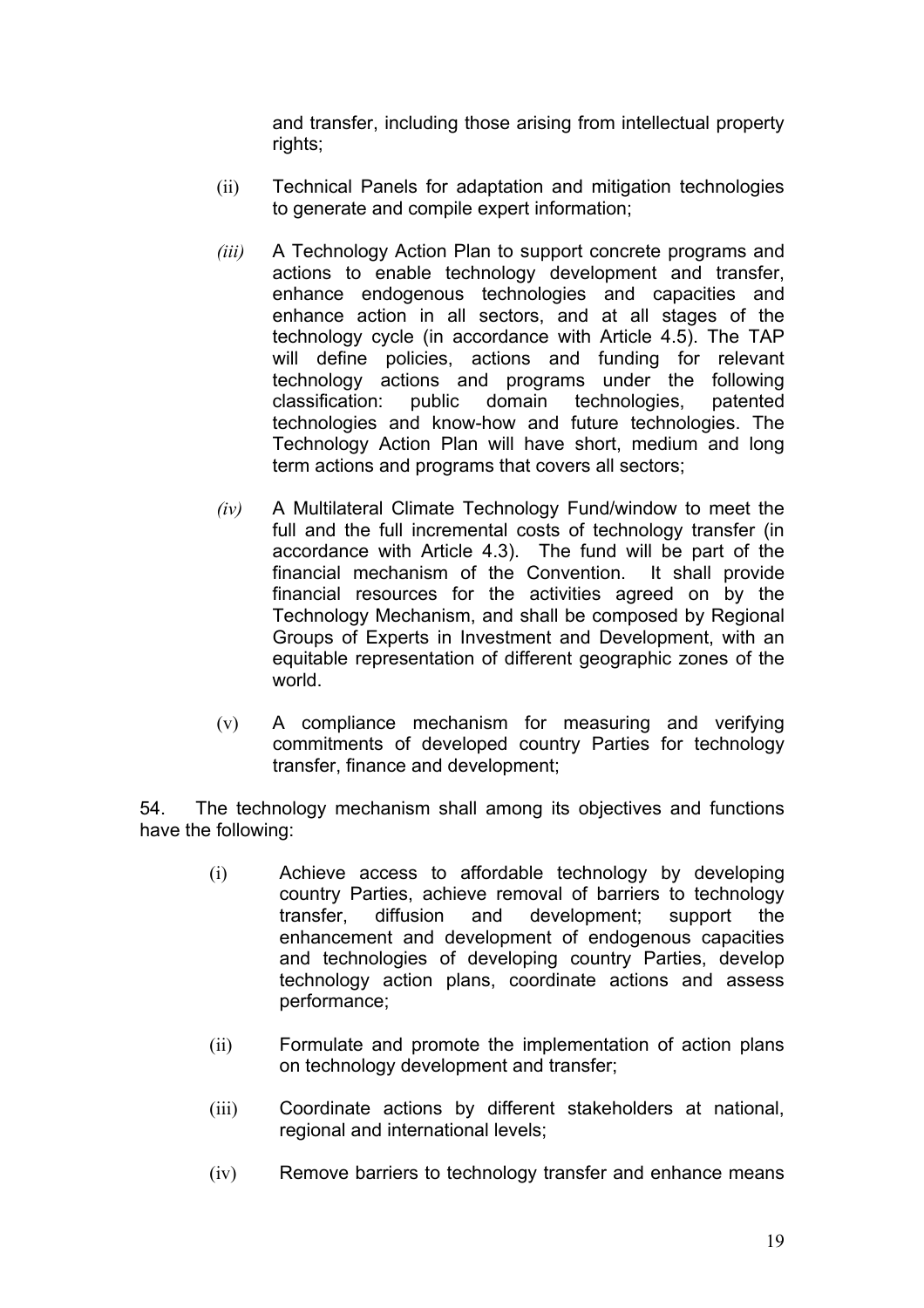to promote technology transfer;

- (v) Promote the establishment and enhancement of national and regional technology innovation centers and networks;
- (vi) Promote capacity building, including personnel training and information exchange, to enhance the capability of developing country Parties for the development, absorption and application of climate friendly technologies;
- (vii) Monitor and assess the progress and effectiveness of the development and transfer of climate friendly technologies under the Convention;
- (viii) Provide advice on and assess the appropriateness of technology, including the environmental, social and economic and developmental aspects on the technology aspects of developing countries voluntary national appropriate mitigation actions and adaptation activities and plans;
- (ix) Accelerate further research, development and production of technologies in developing countries;
- (x) Strengthen technical and institutional capacities including technology centers in developing countries;
- (xi) Stimulate and enable the wide dissemination of existing technologies, including the traditional knowledge, technologies and practices of indigenous peoples.

55. Cooperation and joint development of current, new and innovative technologies shall be enhanced.

56. All Parties shall enhance cooperation to promote research, development, demonstration, deployment, transfer and diffusion of environmentally friendly technologies, and in particular to take effective measures to encourage and enable development and transfer of technology to developing country Parties, remove barriers including intellectual property rights in the context of making to technology development and transfer. Specific measures shall be established to remove barriers to development and transfer of technologies from the developed country to transfer environmentally sound technologies to developing country Parties arising from intellectual property rights protection.

57. We agree to take measures to ensure that international rights and obligations relating to intellectual property shall be supportive of and do not run counter to the objectives of the Convention.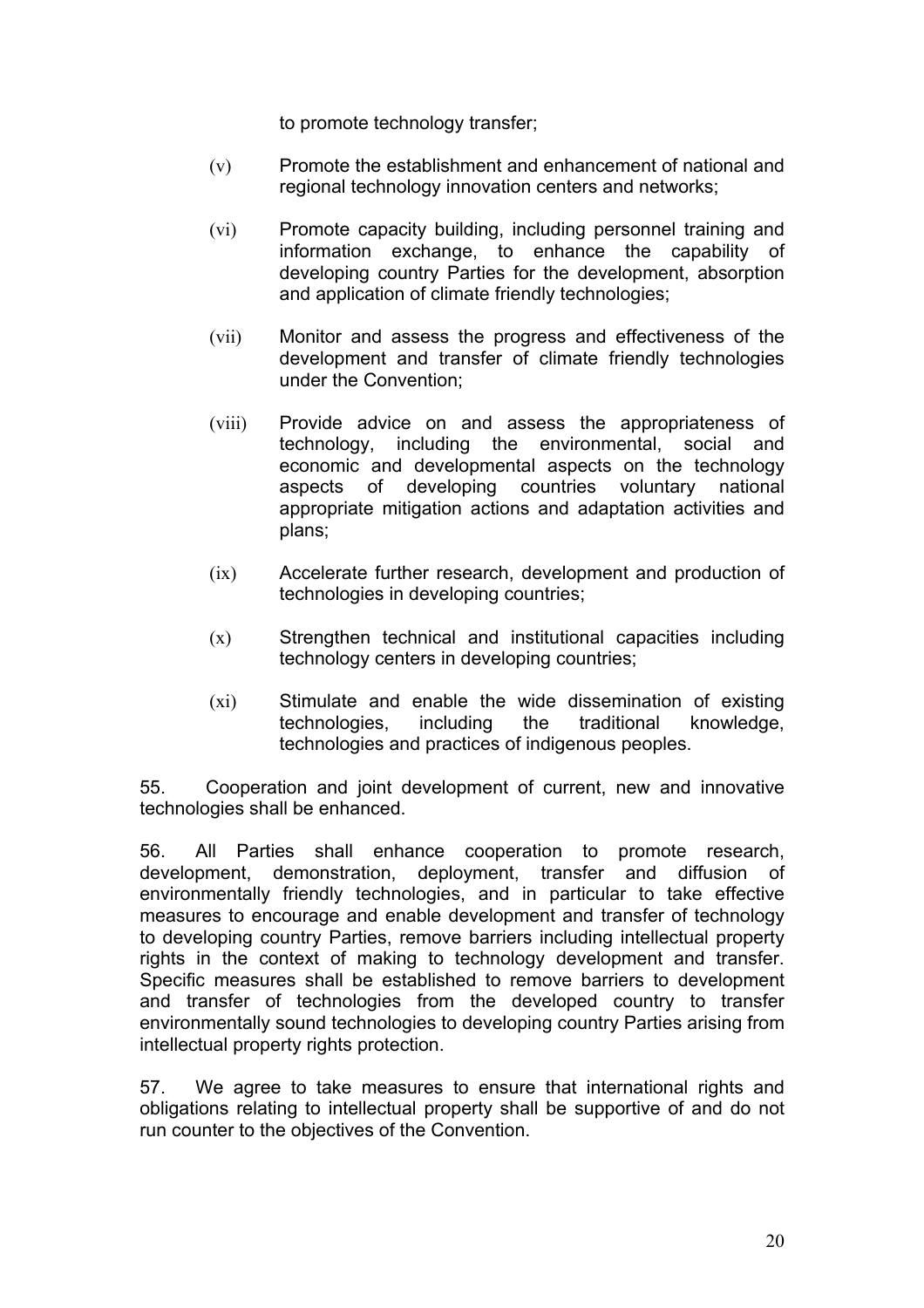58. Patents on climate-related technologies may be excluded by developing country Parties. Steps shall be taken to expand technologies in the public domain. Nothing in international intellectual property agreements shall be interpreted or implemented in a manner that limits or prevents any Party from taking measures to address climate change, in particular the development and transfer of technologies, including the development and enhancement of endogenous capacities and technologies of developing countries and transfer of, and access to, environmentally sound technologies and know-how.

59. Developing countries have the right to make use of the full flexibilities contained in the Trade Related Aspects of Intellectual Property Rights (TRIPS) agreement, including compulsory licensing.

60. Specific and urgent measures shall be taken and mechanisms developed to remove barriers to development and transfer of technologies arising from intellectual property rights protection, including:

(a) Creation of a Global Technology IPR Pool for Climate Change that promotes and ensures access to intellectual property protected technologies and associated know-how to developing countries on non-exclusive royalty free terms; This pool shall include modern and appropriate technologies and shall not have exclusions of any kind;

(b) Taking steps to ensure sharing of publicly funded technologies and related know-how, including by making the technologies and know-how available in the public domain in a manner that promotes transfer of and/or access to environmentally sound technology and know-how to developing countries on royalty free terms.

61. All necessary steps shall be immediately taken in all relevant forums to exclude from IPR protection and revoke existing IPR protection in developing countries and least developed countries on environmentally sound technologies to adapt to and mitigate climate change, including those developed through funding by governments or international agencies and those involving use of genetic resources that are used for adaptation and mitigation of climate change.

#### *G. Policy approaches and positive incentives on issues relating to reducing emissions from deforestation and forest degradation in developing countries; and the role of conservation, sustainable management of forests and enhancement of forest carbon stocks in developing countries*

62. Developed country Parties shall provide adequate, predictable and sustained financing, technology and capacity building in accordance with the relevant provisions of the Convention to enable and support national development needs and voluntary actions to be undertaken by developing country Parties consistent with their national circumstances in the context of reducing emissions from, inter alia, deforestation, forest and land degradation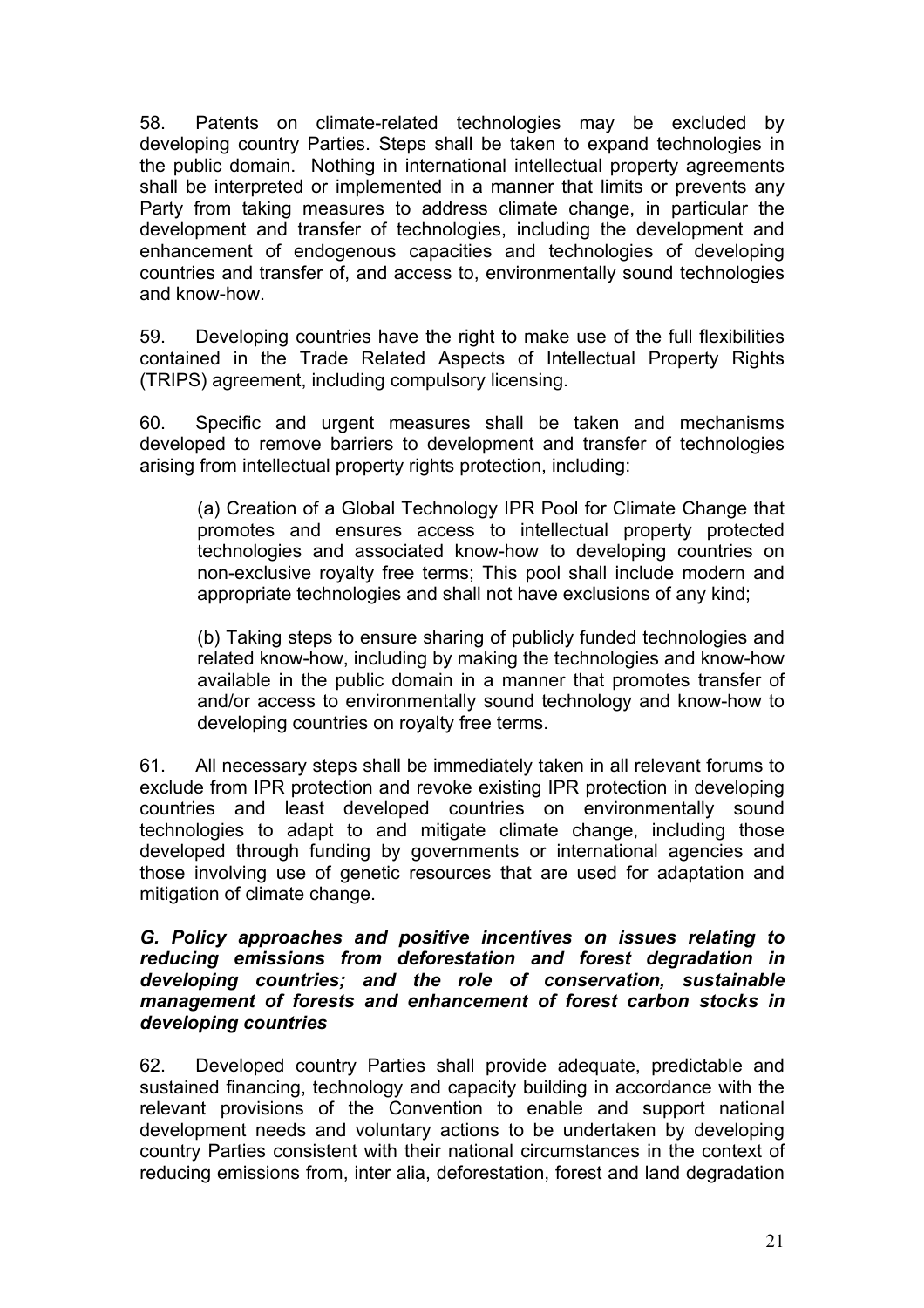and to increase forest coverage, stabilize forest carbon stocks, enhance carbon sinks through forest conservation, sustainable management of forests, afforestation, reforestation, restoration of degraded ecosystems, improved land use and agriculture practices.

63. A framework for the delivery of financial resources for forest related actions is hereby established to fund the agreed full incremental costs for the implementation of developing countries' commitments under Article 4.1 (d) to promote sustainable management; and promote and cooperate in the conservation and enhancement of sinks and reservoirs of all greenhouse gases, including forests ecosystems.

64. The following principles and elements will apply to forest related actions and the proposed framework:

- A fund based mechanism that enables equitable distribution of funds.
- The framework will not allow for offset mechanisms.
- It will ensure environmental integrity.
- It will protect the rights of indigenous peoples and local communities, as there is no transfer of rights of carbon ownership to the market.
- Ensure sovereignty and national as well as local control over forest related activities. These activities must be framed under the national laws and policies.
- Forest conservation can be funded, including adaptation activities related to forests.

65. Under the proposed Multilateral Climate Fund established under the COP:

- A funding window or specialized fund should be established for forest related activities as set out under paragraph 1(b)(iii) of the BAP.
- In addition, an expert group or committee can be established to facilitate the implementation of such activities supported by a technical panel if needed.
- The establishment of such a funding window or specialized fund supported by an expert group or committee as above must ensure the predictable, adequate and timely access to financial resources for developing countries for the implementation of Article 4.1(d) of the Convention.

66. Eligibility criteria for funding forest related activities should include the following:

- Support for proposals that address the underlying causes of forest loss, including actions within but not limited to the forest sector;
- Support for proposals that guarantee lasting protection of natural forests and reduction of deforestation and degradation, enhanced forest law enforcement and improved forest governance, and strengthened recognition of Indigenous Peoples and community rights,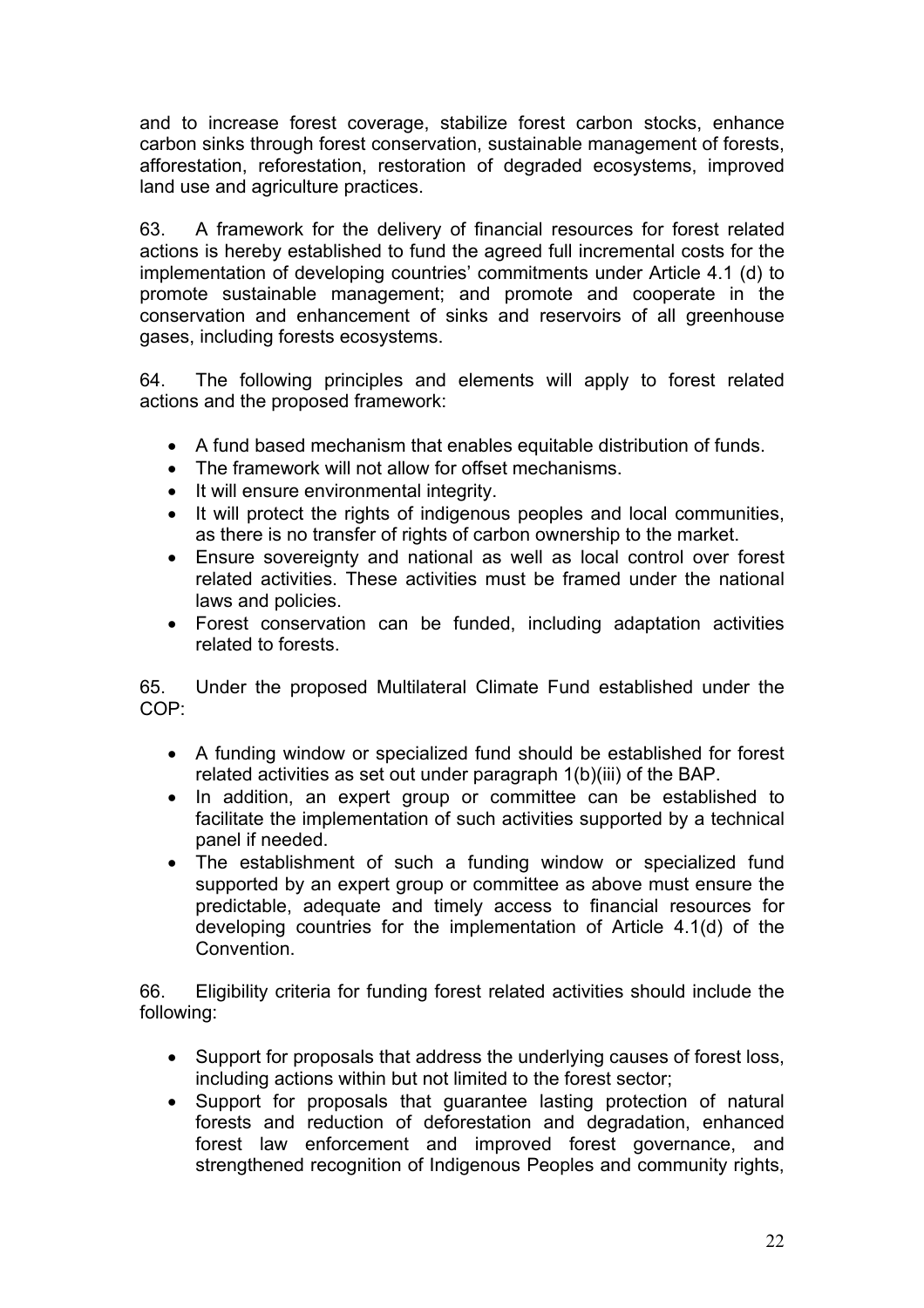regardless of whether the impact of these measures can be immediately quantified in terms of carbon emission units;

- Proposals shall not be considered that allow industrial-scale logging or that involve conversion of natural forests to plantations or other commercial or infrastructure activities and projects that damage the environment or violate the rights of local communities.
- Encouragement of proposals for activities that involve the full and effective participation of forest-dependent Indigenous Peoples and local communities. Measures must respect and promote the rights and interests of Indigenous Peoples and local communities, including the right to free, prior and informed consent (FPIC), in its design and implementation, in full compliance with relevant international human rights conventions and applicable national laws, including *inter alia*, the United Nations Declaration on the Rights of Indigenous Peoples (UNDRIP) and the Convention on Biological Diversity (CBD), as well as other relevant international, customary and national law;
- Support for the restoration and maintenance of the forests by indigenous peoples and their organizations, including through a global program to restore native forests and jungles, managed and administered by the communities and their organizations.
- Proposals and activities should promote good governance, in particular with respect to forest policies and law enforcement;
- Proposals and activities should contain transparent and participatory mechanisms to prevent or resolve conflicts over access, use, and ownership rights that could arise during the development and/or implementation of forest related activities.

67. The definition of forest used in the negotiations should not include plantations, as monoculture plantations are not forests.

68. The UN Declaration on the Rights of Indigenous Peoples and ILO Convention 169 shall be fully recognized, implemented and integrated in climate change actions. We agree that the best strategy and action to avoid deforestation and degradation and protect native forests and the forest is to recognize and guarantee the collective rights of the lands and territories, especially considering that most of the forests are in the territories of indigenous peoples and nations, and traditional farming communities. Parties also recognize the prior existence of the right of indigenous peoples over their territories, lands and natural resources to enable and strengthen their traditional ways of life and contribute effectively to solving the climate change problem.

69. Carbon market mechanisms are not appropriate for financing and implementing forest-related activities and should not be used. They are and have the potential to be against the principle of sovereignty and the rights and customs of indigenous people including free and prior consent. Instead, activities relating to forests shall be financed by payments and contribution in a fund or funding window referred to in paragraph 65.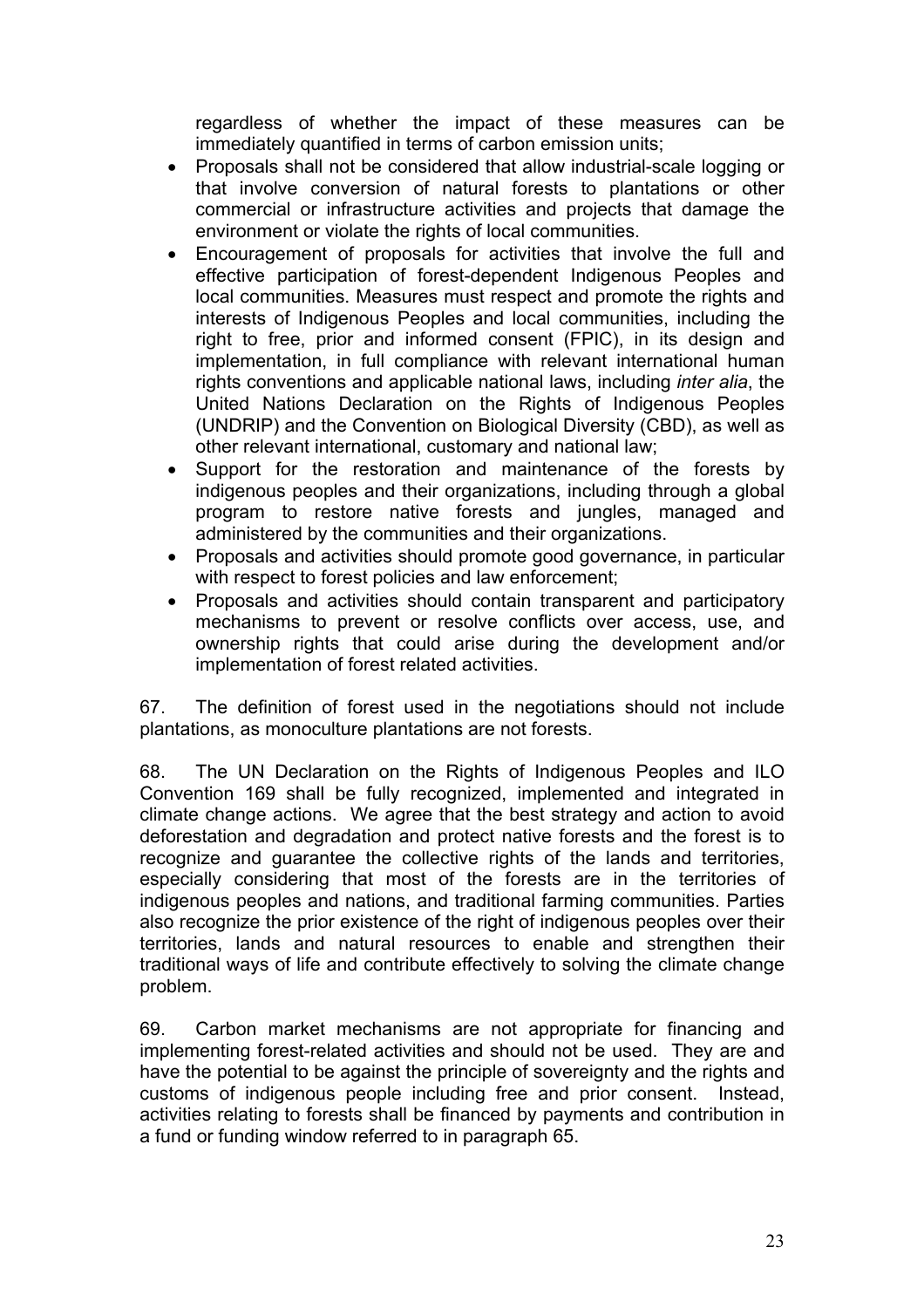70. The fund or funding window will finance the restoration and maintenance of the forests by indigenous peoples and their organizations. A global program shall be established to take and support actions to restore native forests and jungles, managed and administered by the communities and their organizations. The activities to be supported include maintaining biodiversity, the conservation and use of local seeds and seed varieties, fruit trees and native flora. Commercial activities and infrastructure projects that are damaging to the forests, to climate, and to the rights of people in the forests or who depend on the forests should not be undertaken.

# *H. Economic and social consequences of response measures*

71. An appropriate forum shall be established under the Convention to give full consideration to what actions are necessary to address the potential economic and social consequences and impacts of the design, selection and implementation of response measures.

72. Developed country Parties shall not resort to any form of unilateral climate related trade measures including border adjustment measures and tariffs against the goods and services of developing country Parties on climate-related grounds as such measures violate the principles and provisions of the Convention including those related to common and differentiated responsibilities (Article 3.5 of the Convention), to trade and climate change, and to the relation between mitigation actions of developing country Parties and provision of finance and technology by developed country parties (Articles 4.3 and 4.7 of the Convention).

73. In accordance with relevant international instruments, including the UN Declaration of the Rights of Indigenous Peoples, the Parties shall cooperate with the indigenous peoples through their own representative institutions to obtain their free, prior and informed consent before adopting and implementing measures that may affect them.

### *I. Various approaches, including opportunities for using markets, to enhance the cost-effectiveness of, and to promote, mitigation actions*

74. There should not be use of an international carbon market or an international carbon market approach in the offsetting of Annex I Parties' mitigation commitments or in the financing of developing countries' climate actions as it has serious adverse effects.

### *J. Cooperative sectoral approaches and sector-specific actions in agriculture*

75. We agree to phase out inappropriate forms of agriculture that are ecologically harmful and that are emission-intensive and to instead take measures to promote an environmentally sustainable model of agricultural production that also promote food security and food sovereignty and the livelihoods and rights of local communities and indigenous peoples. We agree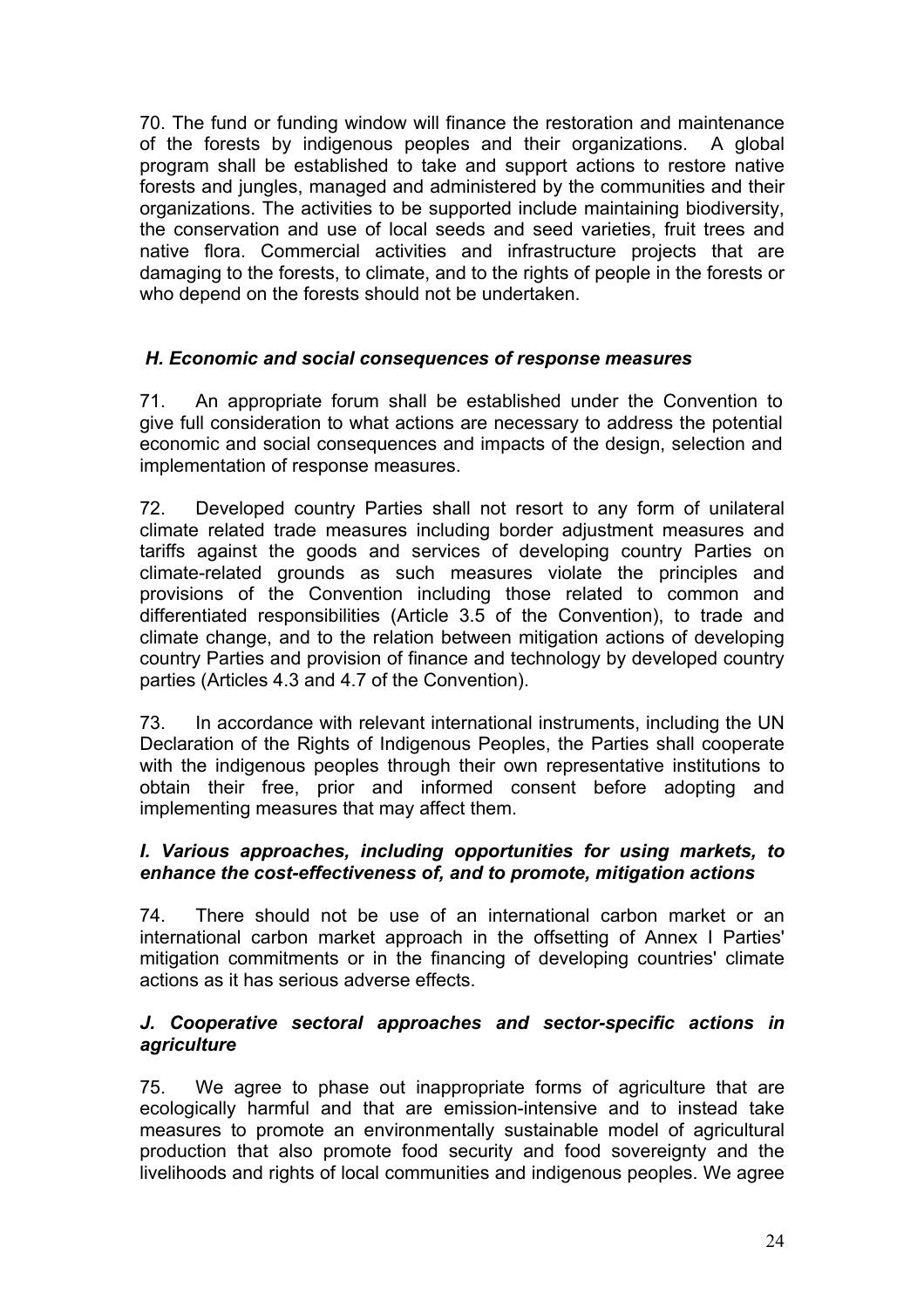to ensure that the small farmers in developing countries have the right to and can maintain or increase their control over their own seeds, land, water and food production. We agree that appropriate financing mechanisms be established for these purposes and that adequate financing be provided.

76. We recognize that emissions from certain forms of agriculture production are a major source of global warming and that mitigation actions relating to these forms of agriculture while promoting ecologically-sound forms of agriculture (including traditional agricultural practices by many local communities and small farmers in many parts of the developing countries) are essential. The recognition and promotion of food sovereignty is also a vital part of agricultural transformation required to address the climate crisis. The concept of food sovereignty is to bee understood as the right of people to control their own seeds, land, water and food production, ensuring, through production in harmony with Mother Earth.

77. It is essential that the policy framework for agriculture be appropriate for the purpose of addressing the climate crisis and to meet the interests of local communities and protect the environment. In this context we agree that there be a review of the global system of agricultural trade, the provisions of trade agreements and loan and aid conditionalities and the intellectual property regimes. Agricultural technologies and related technologies shall also be subject to assessment for their environmental, social and developmental impacts. Technologies that should be critically reviewed include industrial agriculture (with its dependence on agrochemicals, corporate-controlled seeds and intensive water use), genetic engineering, Terminator Technology, biofuels, nanotechnology, and geo-engineering.

78. We also agree to monitor and evaluate projects to prevent those projects or activities including in the infrastructure and extractive sectors that adversely affect the lands and rights of local farming and indigenous communities.

79. All Parties recognize the right of all peoples to have access to and enjoy clean water.

# *K. Enhanced action on capacity building*

80. A Capacity building committee mechanism shall be established to develop and support capacity building needs of developing country Parties that are vulnerable to the adverse effects of climate change, including through funding, focused training, mentoring and learning by doing approaches.

81. The committee/Mechanism shall enable developing country Parties to, inter alia:

- (i) Develop the capacity of institutions and human resources;
- (ii) Formulate strategies, policies and action plans;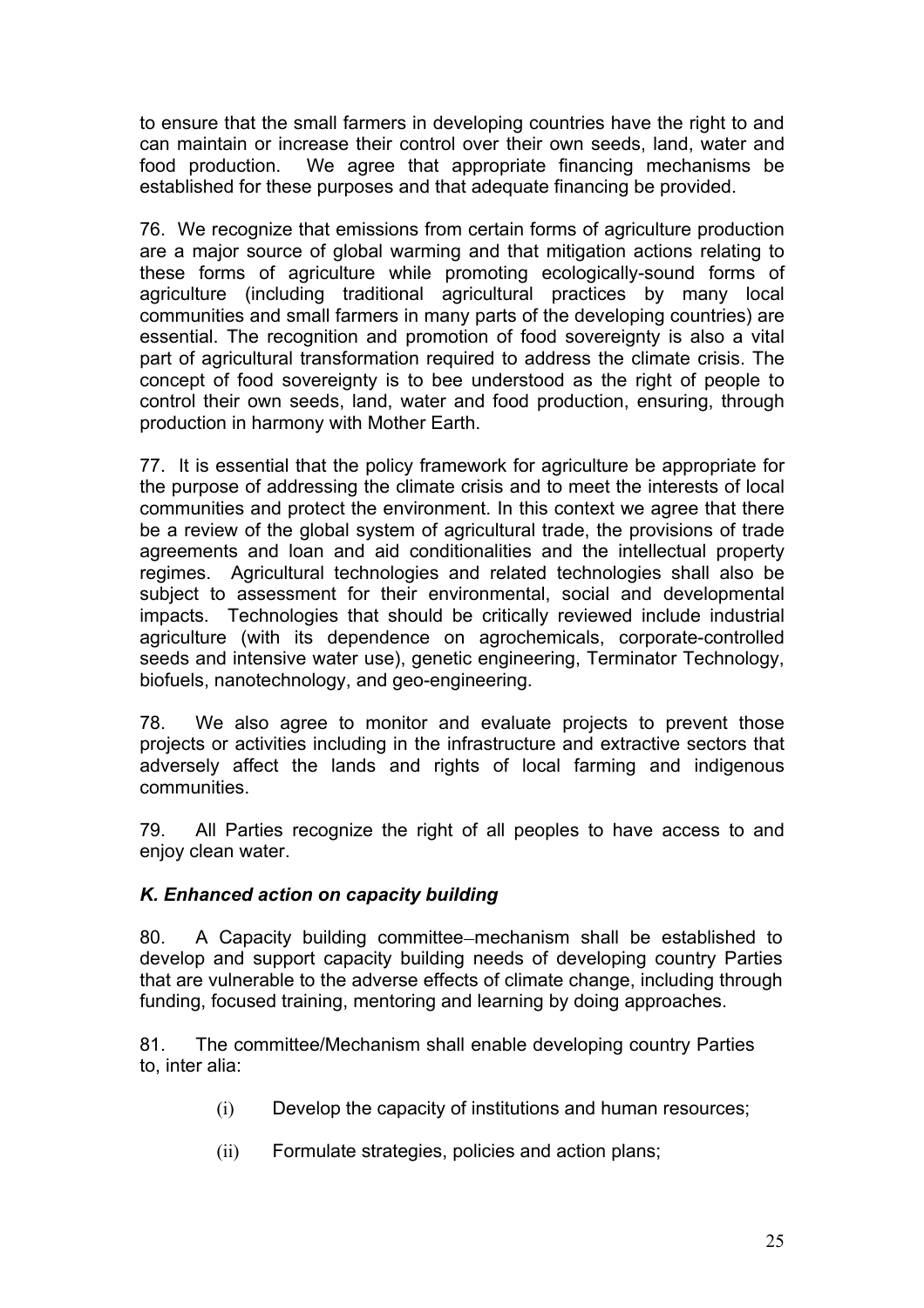- (iii) Enhance research and knowledge management;
- (iv) Strengthen endogenous capacities;
- (v) Strengthen the capacity for data collection and use and for modeling; and
- (vi) Build capacity for planning and decision-making including the participation of nongovernmental actors.

82. Developed Country Parties shall enable developing country Parties to implement the identification of activities (including national-level action plans), which shall be funded at full costs under Article 4.3 and 11.1 of the Convention amounting to at least 1% of the GNP of developed country Parties.

### *L. Other actions*

83*. All Parties shall ensure* the full and effective implementation of the right to consultation, participation and prior, free and informed consent of Indigenous Peoples in all negotiation processes and in the design and implementation of measures relating to climate change.

84. We recognize the critical linkages between water and climate change, and the need to act urgently on water related issues. Climate change has serious adverse effects on people's access to water resources, for example through the reduced water supply caused by the melting of glaciers. We agree that dedicated action with adequate financing be planned to deal with water issues. We also recognize that all individuals have the right to have access to water resources to sustain life and that states have a responsibility to fulfill the basic human need for water.

85. Developed countries shall take responsibility for climate migrants, welcoming them into their territories and recognizing their fundamental rights through the signing of international conventions providing for the definition of migrant climate that all States abide by its determinations. At present, environmental degradation and climate change will reach critical levels, one of the main consequences of internal migration and international. According to some projections in 1995 there were about 25 million climate migrants, this is estimated at 50 million and projections for 2050 are from 200 to 1000 million people will be displaced by situations resulting from climate change.

86. Parties shall promote the establishment of an International Court of Climate and Environmental Justice, whose aim is to contribute to preventing actions causing environmental pollution and climate change.

87. Parties agree to support and promote a world plebiscite or referendum on climate change open to the global public. The terms of this referendum will be considered by the COP.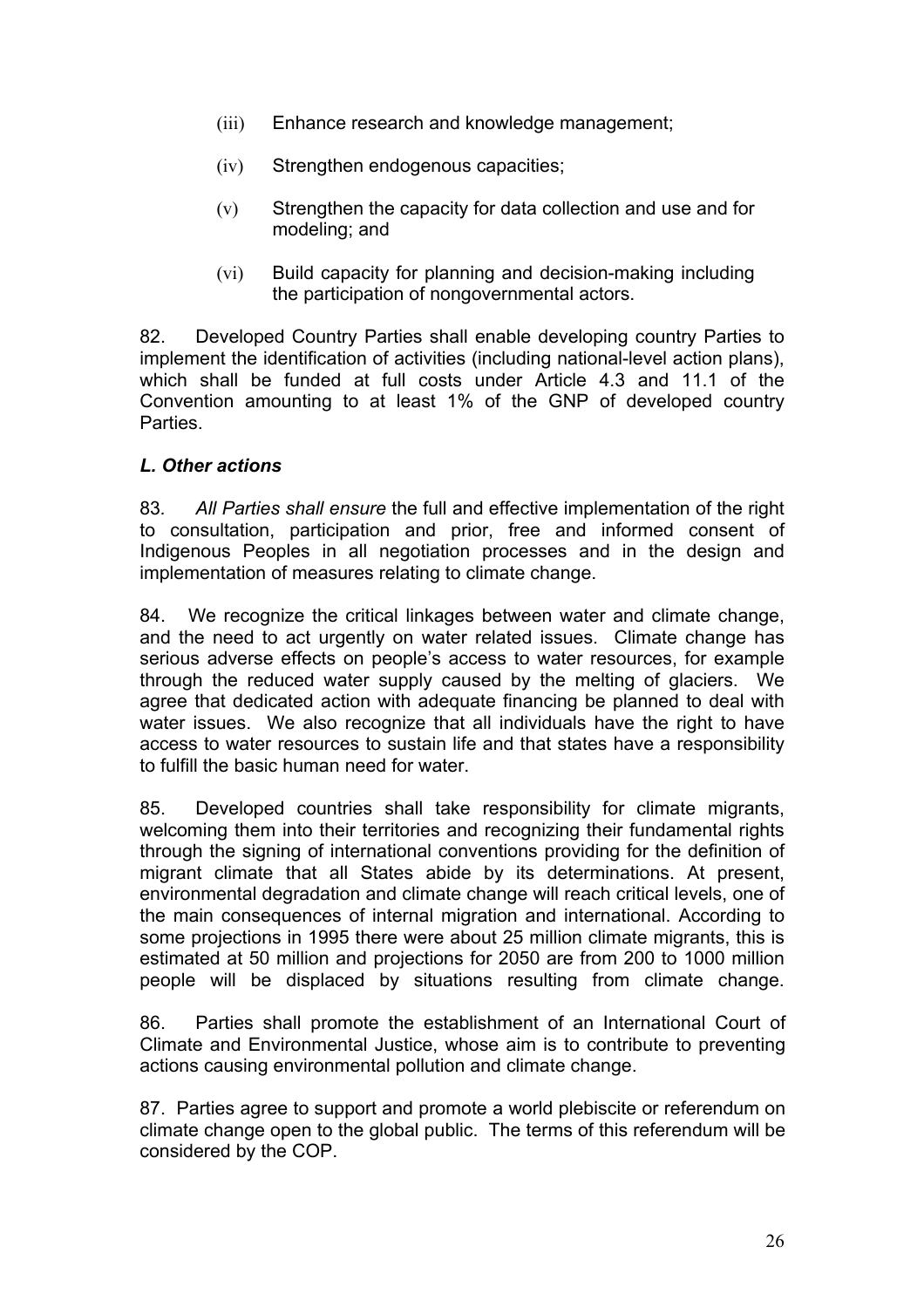### **World Peopleís Conference on Climate Change and the Rights of Mother Earth**

April 22nd, Cochabamba, Bolivia

### **PEOPLES AGREEMENT**

Today, our Mother Earth is wounded and the future of humanity is in danger.

If global warming increases by more than 2 degrees Celsius, a situation that the "Copenhagen Accord" could lead to, there is a 50% probability that the damages caused to our Mother Earth will be completely irreversible. Between 20% and 30% of species would be in danger of disappearing. Large extensions of forest would be affected, droughts and floods would affect different regions of the planet, deserts would expand, and the melting of the polar ice caps and the glaciers in the Andes and Himalayas would worsen. Many island states would disappear, and Africa would suffer an increase in temperature of more than 3 degrees Celsius. Likewise, the production of food would diminish in the world, causing catastrophic impact on the survival of inhabitants from vast regions in the planet, and the number of people in the world suffering from hunger would increase dramatically, a figure that already exceeds 1.02 billion people.

The corporations and governments of the so-called "developed" countries, in complicity with a segment of the scientific community, have led us to discuss climate change as a problem limited to the rise in temperature without questioning the cause, which is the capitalist system.

We confront the terminal crisis of a civilizing model that is patriarchal and based on the submission and destruction of human beings and nature that accelerated since the industrial revolution.

The capitalist system has imposed on us a logic of competition, progress and limitless growth. This regime of production and consumption seeks profit without limits, separating human beings from nature and imposing a logic of domination upon nature, transforming everything into commodities: water, earth, the human genome, ancestral cultures, biodiversity, justice, ethics, the rights of peoples, and life itself.

Under capitalism, Mother Earth is converted into a source of raw materials, and human beings into consumers and a means of production, into people that are seen as valuable only for what they own, and not for what they are.

Capitalism requires a powerful military industry for its processes of accumulation and imposition of control over territories and natural resources, suppressing the resistance of the peoples. It is an imperialist system of colonization of the planet.

Humanity confronts a great dilemma: to continue on the path of capitalism,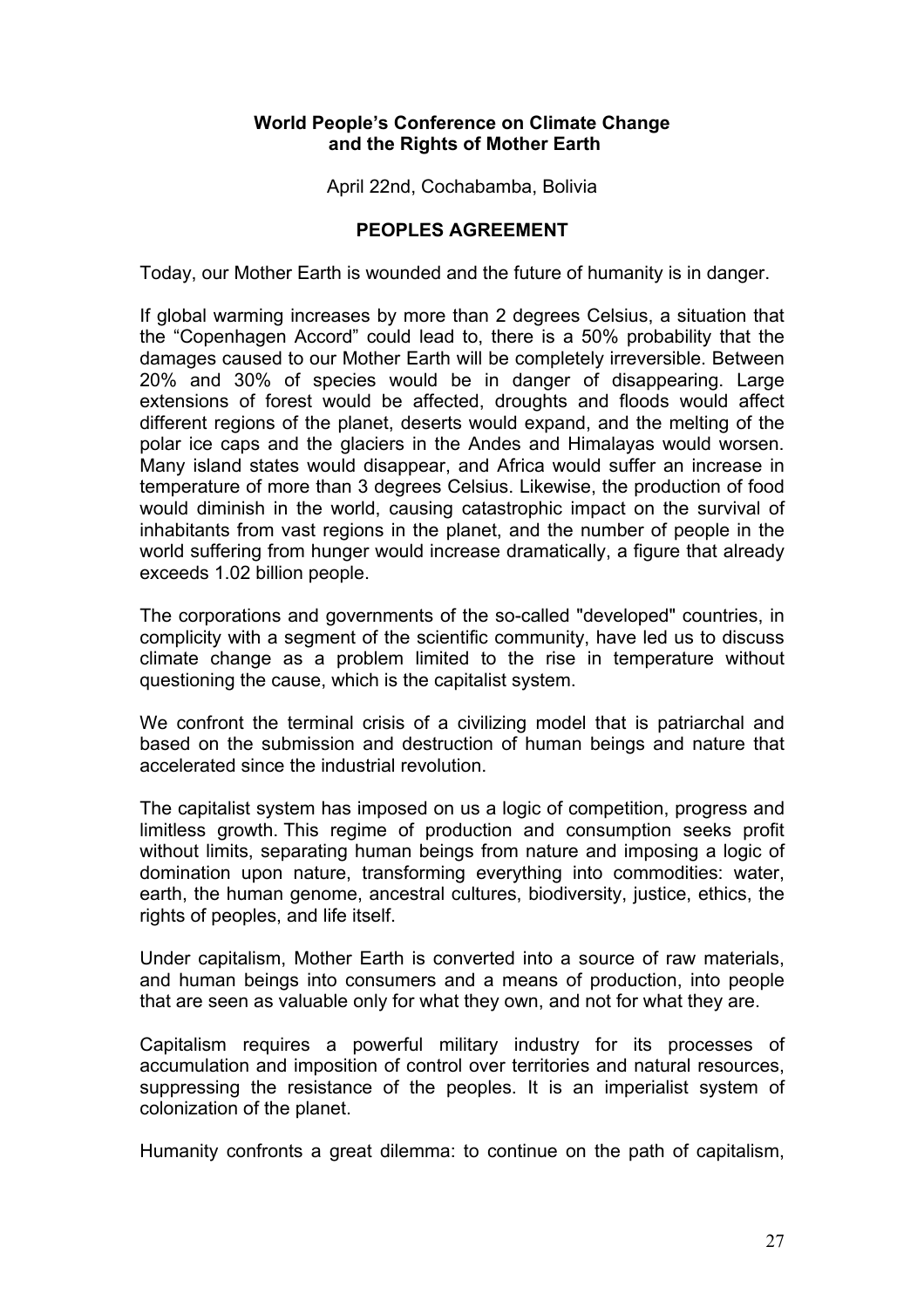depredation, and death, or to choose the path of harmony with nature and respect for life.

It is imperative that we forge a new system that restores harmony with nature and among human beings. And in order for there to be balance with nature, there must first be equity among human beings.

We propose to the peoples of the world the recovery, revalorization, and strengthening of the knowledge, wisdom, and ancestral practices of Indigenous Peoples, which are affirmed in the thought and practices of "Living Well," recognizing Mother Earth as a living being with which we have an indivisible, interdependent, complementary and spiritual relationship.

To face climate change, we must recognize Mother Earth as the source of life and forge a new system based on the principles of:

- harmony and balance among all and with all things;
- complementarity, solidarity, and equality;
- collective well-being and the satisfaction of the basic necessities of all
- people in harmony with nature;
- recognition of human beings for what they are, not what they own:
- elimination of all forms of colonialism, imperialism and interventionism;
- peace among the peoples and with Mother Earth;

The model we support is not a model of limitless and destructive development. All countries need to produce the goods and services necessary to satisfy the fundamental needs of their populations, but by no means can they continue to follow the path of development that has led the richest countries to have an ecological footprint five times bigger than what the planet is able to support. Currently, the regenerative capacity of the planet has been already exceeded by more than 30 percent. If this pace of overexploitation of our Mother Earth continues, we will need two planets by the year 2030.

In an interdependent system in which human beings are only one component, it is not possible to recognize rights only to the human part without provoking an imbalance in the system as a whole. To guarantee human rights and to restore harmony with nature, it is necessary to effectively recognize and apply the rights of Mother Earth.

For this purpose, we propose the attached project for the Universal Declaration on the Rights of Mother Earth, in which it's recorded that:

- The right to live and to exist;
- The right to be respected;
- The right to regenerate its bio-capacity and to continue it's vital cycles and processes free of human alteration;
- The right to maintain their identity and integrity as differentiated beings, self-regulated and interrelated;
- The right to water as the source of life;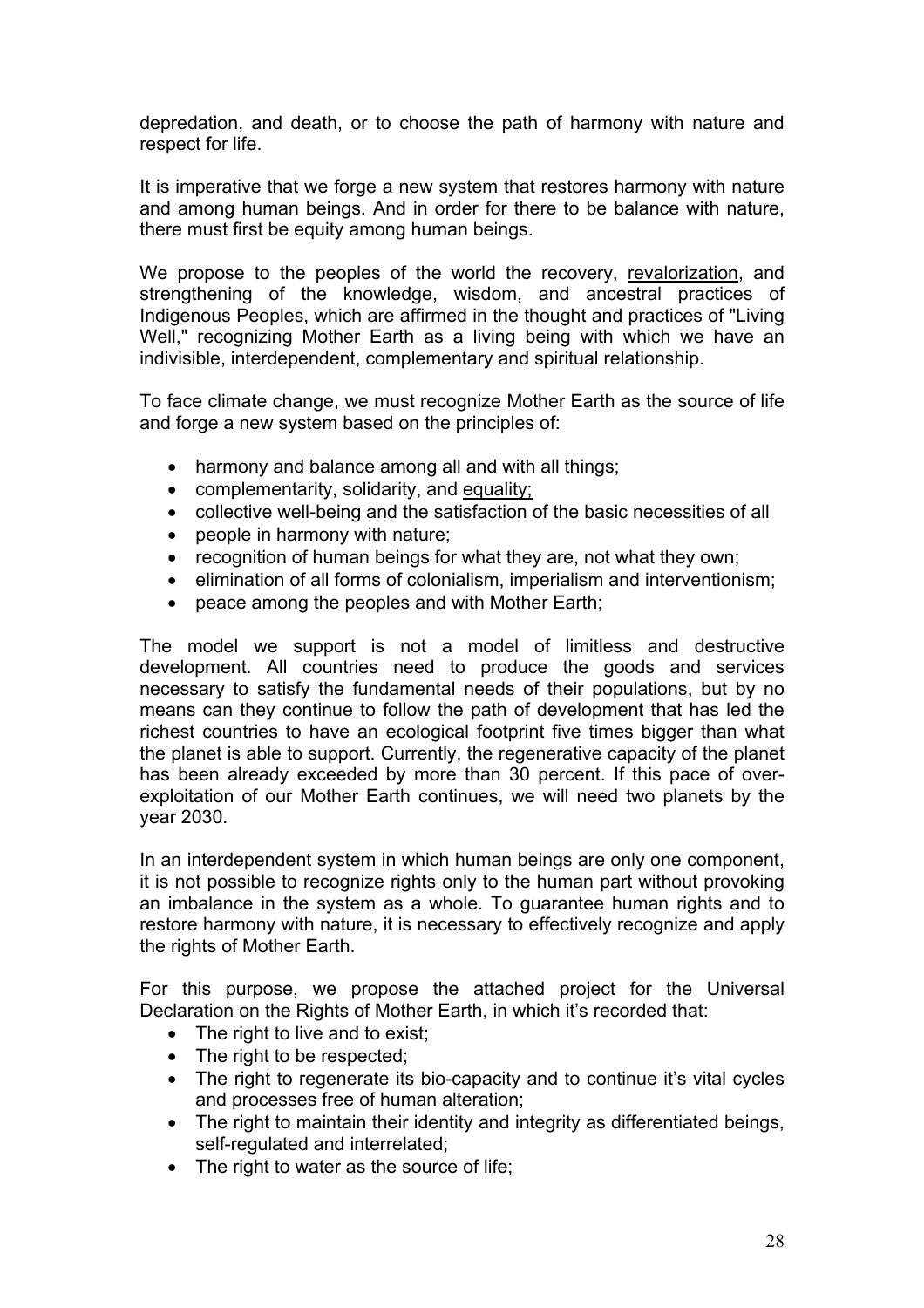- The right to clean air;
- The right to comprehensive health;
- The right to be free of contamination and pollution, free of toxic and radioactive waste;
- The right to be free of alterations or modifications of it's genetic structure in a manner that threatens it's integrity or vital and healthy functioning;
- The right to prompt and full restoration for violations to the rights acknowledged in this Declaration caused by human activities.

The "shared vision" seeks to stabilize the concentrations of greenhouse gases to make effective the Article 2 of the United Nations Framework Convention on Climate Change, which states that "the stabilization of greenhouse gases concentrations in the atmosphere to a level that prevents dangerous anthropogenic inferences for the climate system." Our vision is based on the principle of historical common but differentiated responsibilities, to demand the developed countries to commit with quantifiable goals of emission reduction that will allow to return the concentrations of greenhouse gases to 300 ppm, therefore the increase in the average world temperature to a maximum of one degree Celsius.

Emphasizing the need for urgent action to achieve this vision, and with the support of peoples, movements and countries, developed countries should commit to ambitious targets for reducing emissions that permit the achievement of short-term objectives, while maintaining our vision in favor of balance in the Earth's climate system, in agreement with the ultimate objective of the Convention.

The "shared vision for long-term cooperative action" in climate change negotiations should not be reduced to defining the limit on temperature increases and the concentration of greenhouse gases in the atmosphere, but must also incorporate in a balanced and integral manner measures regarding capacity building, production and consumption patterns, and other essential factors such as the acknowledging of the Rights of Mother Earth to establish harmony with nature.

Developed countries, as the main cause of climate change, in assuming their historical responsibility, must recognize and honor their climate debt in all of its dimensions as the basis for a just, effective, and scientific solution to climate change. In this context, we demand that developed countries:

- Restore to developing countries the atmospheric space that is occupied by their greenhouse gas emissions. This implies the decolonization of the atmosphere through the reduction and absorption of their emissions;
- Assume the costs and technology transfer needs of developing countries arising from the loss of development opportunities due to living in a restricted atmospheric space;
- Assume responsibility for the hundreds of millions of people that will be forced to migrate due to the climate change caused by these countries, and eliminate their restrictive immigration policies, offering migrants a decent life with full human rights guarantees in their countries;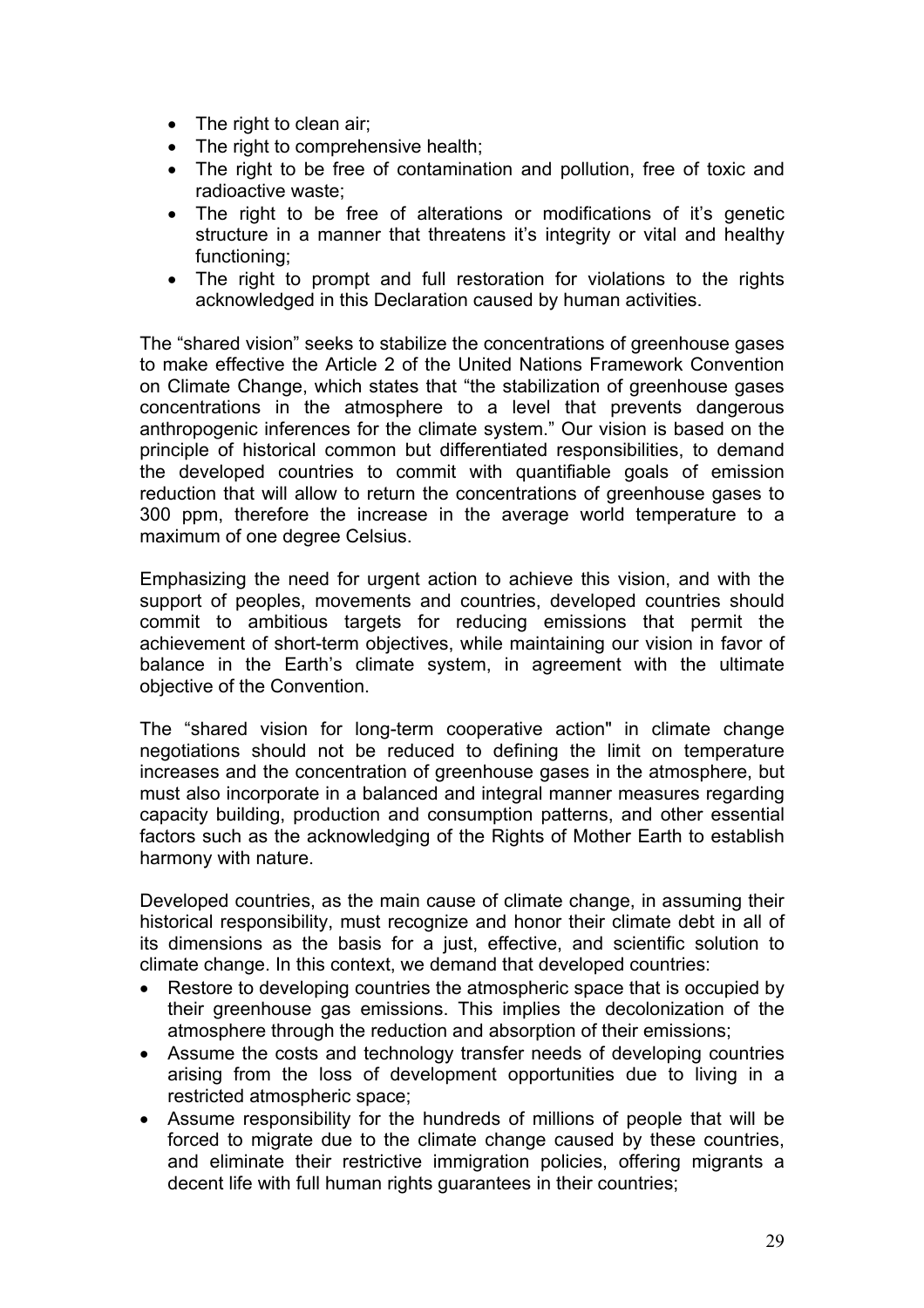- Assume adaptation debt related to the impacts of climate change on developing countries by providing the means to prevent, minimize, and deal with damages arising from their excessive emissions;
- Honor these debts as part of a broader debt to Mother Earth by adopting and implementing the United Nations Universal Declaration on the Rights of Mother Earth.

The focus must not be only on financial compensation, but also on restorative justice, understood as the restitution of integrity to our Mother Earth and all its beings.

We deplore attempts by countries to annul the Kyoto Protocol, which is the sole legally binding instrument specific to the reduction of greenhouse gas emissions by developed countries.

We inform the world that, despite their obligation to reduce emissions, developed countries have increased their emissions by 11.2% in the period from 1990 to 2007.

During that same period, due to unbridled consumption, the United States of America has increased its greenhouse gas emissions by 16.8%, reaching an average of 20 to 23 tons of CO2 per-person. This represents 9 times more than that of the average inhabitant of the "Third World," and 20 times more than that of the average inhabitant of Sub-Saharan Africa.

We categorically reject the illegitimate "Copenhagen Accord" that allows developed countries to offer insufficient reductions in greenhouse gases based in voluntary and individual commitments, violating the environmental integrity of Mother Earth and leading us toward an increase in global temperatures of around 4°C.

The next Conference on Climate Change to be held at the end of 2010 in Mexico should approve an amendment to the Kyoto Protocol for the second commitment period from 2013 to 2017 under which developed countries must agree to significant domestic emissions reductions of at least 50% based on 1990 levels, excluding carbon markets or other offset mechanisms that mask the failure of actual reductions in greenhouse gas emissions.

We require first of all the establishment of a goal for the group of developed countries to achieve the assignment of individual commitments for each developed country under the framework of complementary efforts among each one, maintaining in this way Kyoto Protocol as the route to emissions reductions.

The United States, as the only Annex 1 country on Earth that did not ratify the Kyoto Protocol, has a significant responsibility toward all peoples of the world to ratify this document and commit itself to respecting and complying with emissions reduction targets on a scale appropriate to the total size of its economy.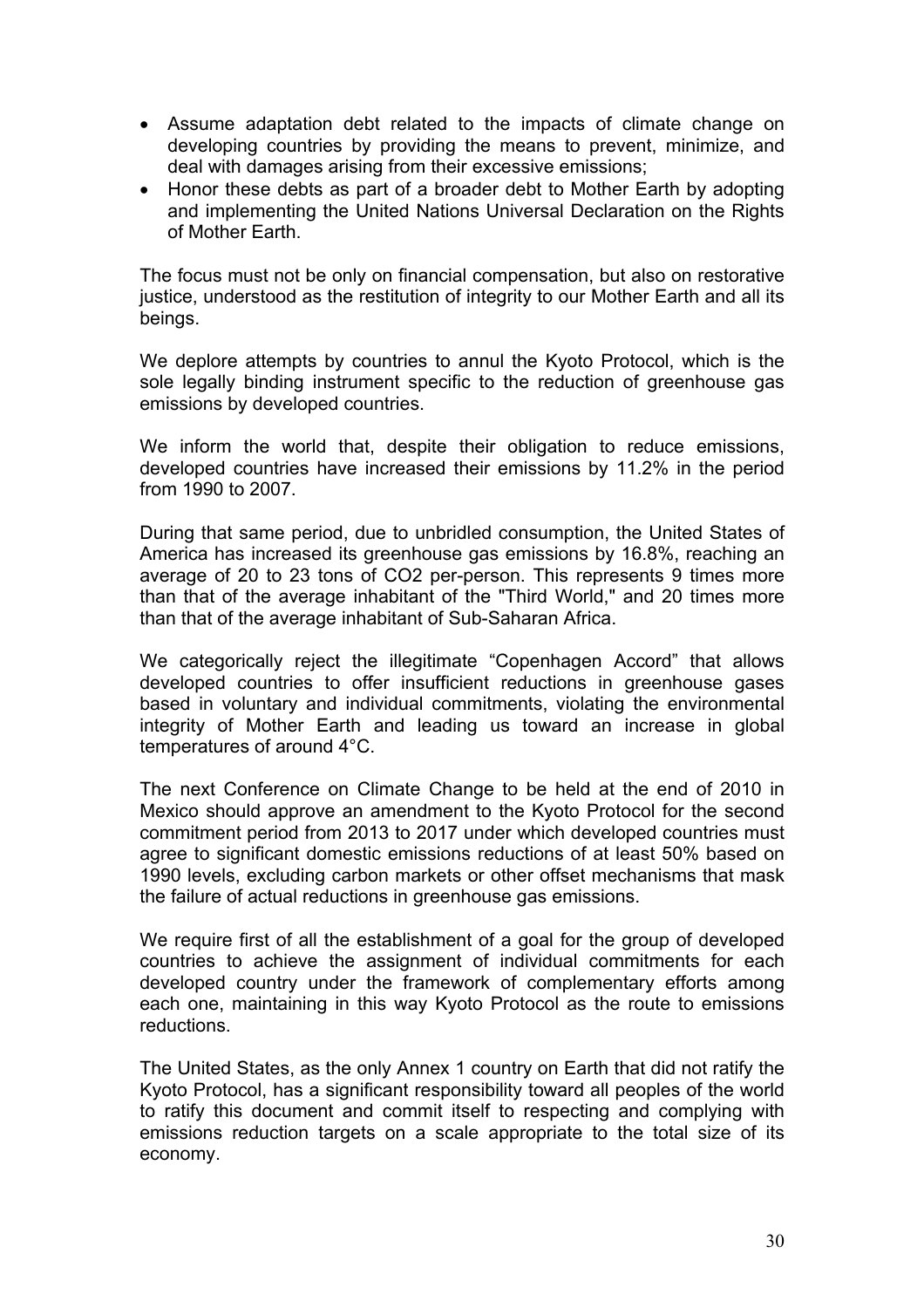We the peoples have the equal right to be protected from the adverse effects of climate change and reject the notion of adaptation to climate change as understood as a resignation to impacts provoked by the historical emissions of developed countries, which themselves must adapt their modes of life and consumption in the face of this global emergency. We see it as imperative to confront the adverse effects of climate change, and consider adaptation to be a process rather than an imposition, as well as a tool that can serve to help offset those effects, demonstrating that it is possible to achieve harmony with nature under a different model for living.

It is necessary to construct an Adaptation Fund exclusively for addressing climate change as part of a financial mechanism that is managed in a sovereign, transparent, and equitable manner for all States. This Fund should assess the impacts and costs of climate change in developing countries and needs deriving from these impacts, and monitor support on the part of developed countries. It should also include a mechanism for compensation for current and future damages, loss of opportunities due to extreme and gradual climactic events, and additional costs that could present themselves if our planet surpasses ecological thresholds, such as those impacts that present obstacles to "Living Well."

The "Copenhagen Accord" imposed on developing countries by a few States, beyond simply offering insufficient resources, attempts as well to divide and create confrontation between peoples and to extort developing countries by placing conditions on access to adaptation and mitigation resources. We also assert as unacceptable the attempt in processes of international negotiation to classify developing countries for their vulnerability to climate change, generating disputes, inequalities and segregation among them.

The immense challenge humanity faces of stopping global warming and cooling the planet can only be achieved through a profound shift in agricultural practices toward the sustainable model of production used by indigenous and rural farming peoples, as well as other ancestral models and practices that contribute to solving the problem of agriculture and food sovereignty. This is understood as the right of peoples to control their own seeds, lands, water, and food production, thereby guaranteeing, through forms of production that are in harmony with Mother Earth and appropriate to local cultural contexts, access to sufficient, varied and nutritious foods in complementarity with Mother Earth and deepening the autonomous (participatory, communal and shared) production of every nation and people.

Climate change is now producing profound impacts on agriculture and the ways of life of indigenous peoples and farmers throughout the world, and these impacts will worsen in the future.

Agribusiness, through its social, economic, and cultural model of global capitalist production and its logic of producing food for the market and not to fulfill the right to proper nutrition, is one of the principal causes of climate change. Its technological, commercial, and political approach only serves to deepen the climate change crisis and increase hunger in the world. For this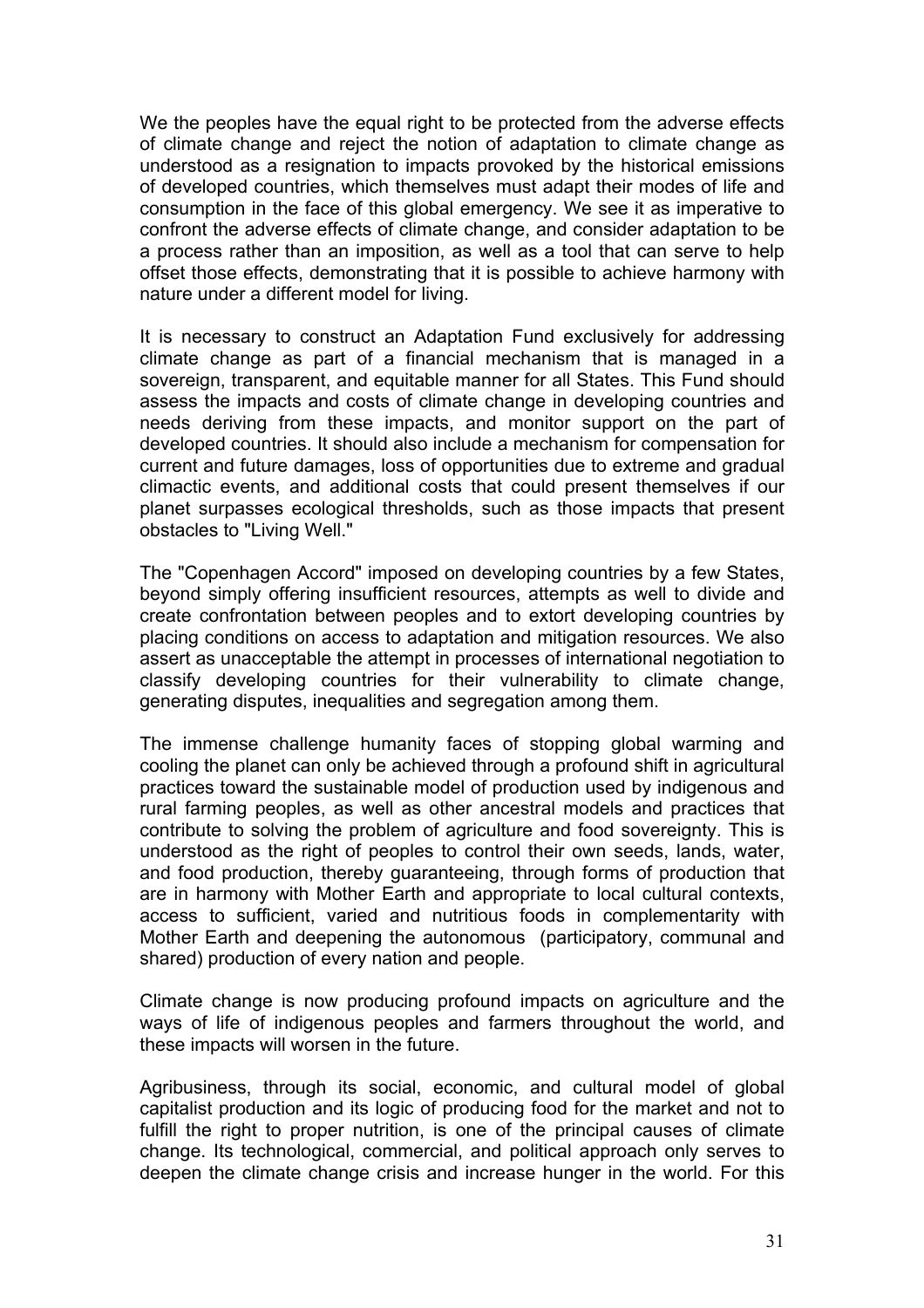reason, we reject Free Trade Agreements and Association Agreements and all forms of the application of Intellectual Property Rights to life, current technological packages (agrochemicals, genetic modification) and those that offer false solutions (biofuels, geo-engineering, nanotechnology, etc.) that only exacerbate the current crisis.

We similarly denounce the way in which the capitalist model imposes megainfrastructure projects and invades territories with extractive projects, water privatization, and militarized territories, expelling indigenous peoples from their lands, inhibiting food sovereignty and deepening socio-environmental crisis.

We demand recognition of the right of all peoples, living beings, and Mother Earth to have access to water, and we support the proposal of the Government of Bolivia to recognize water as a Fundamental Human Right.

The definition of forests used in the negotiations of the United Nations Framework Convention on Climate Change, which includes plantations, is unacceptable. Monoculture plantations are not forests. Therefore, we require a definition for negotiation purposes that recognizes the native forests, jungles and the diverse ecosystems on Earth.

The United Nations Declaration on the Rights of Indigenous Peoples must be fully recognized, implemented and integrated in climate change negotiations. The best strategy and action to avoid deforestation and degradation and protect native forests and jungles is to recognize and guarantee collective rights to lands and territories, especially considering that most of the forests are located within the territories of indigenous peoples and nations and other traditional communities.

We condemn market mechanisms such as REDD (Reducing Emissions from Deforestation and Forest Degradation) and its versions + and + +, which are violating the sovereignty of peoples and their right to prior free and informed consent as well as the sovereignty of national States, the customs of Peoples, and the Rights of Nature.

Polluting countries have an obligation to carry out direct transfers of the economic and technological resources needed to pay for the restoration and maintenance of forests in favor of the peoples and indigenous ancestral organic structures. Compensation must be direct and in addition to the sources of funding promised by developed countries outside of the carbon market, and never serve as carbon offsets. We demand that countries stop actions on local forests based on market mechanisms and propose nonexistent and conditional results. We call on governments to create a global program to restore native forests and jungles, managed and administered by the peoples, implementing forest seeds, fruit trees, and native flora. Governments should eliminate forest concessions and support the conservation of petroleum deposits in the ground and urgently stop the exploitation of hydrocarbons in forestlands.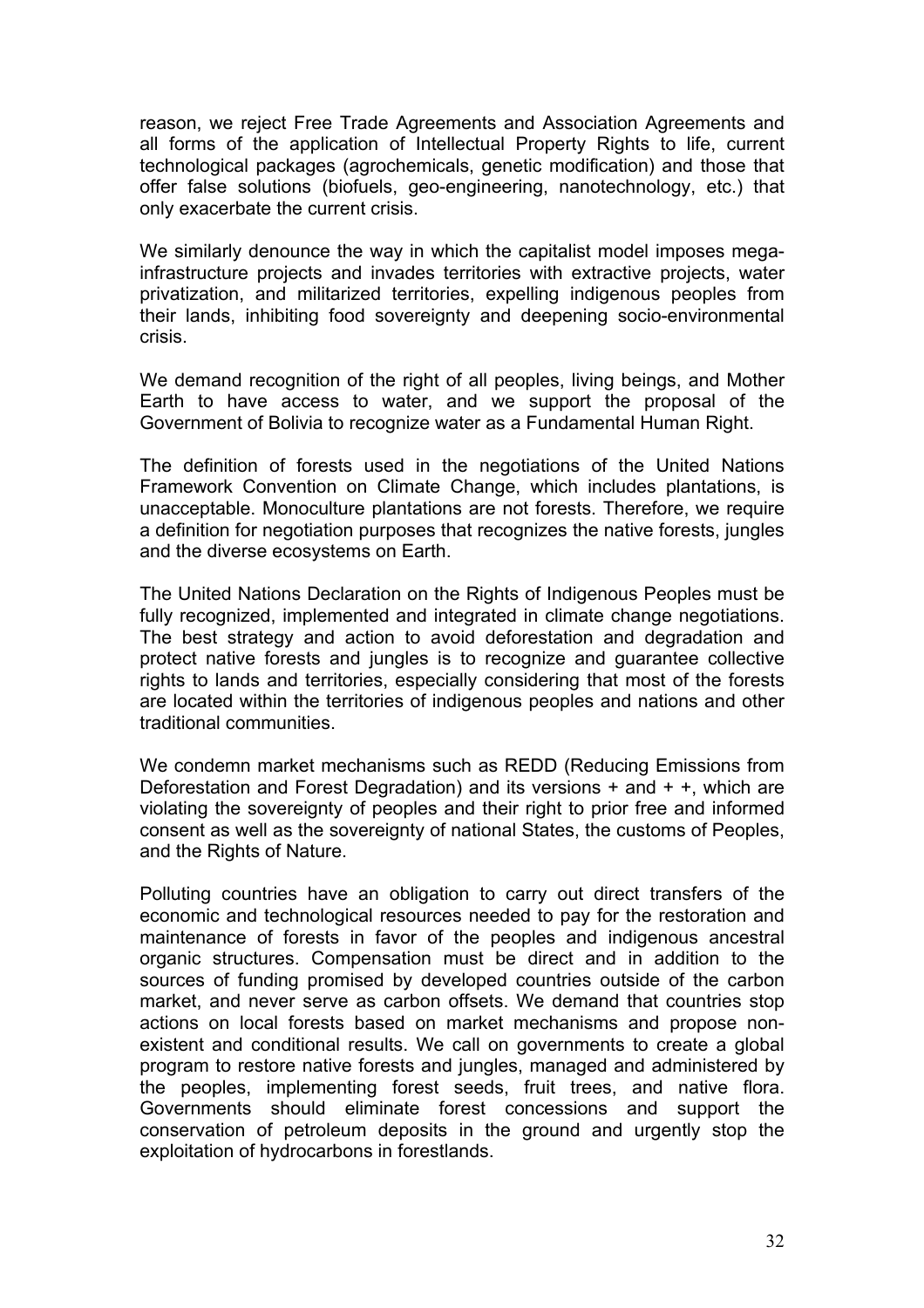We call upon States to recognize, respect and guarantee the effective implementation of international human rights standards and the rights of indigenous peoples, including the United Nations Declaration on the Rights of Indigenous Peoples under ILO Convention 169, among other relevant instruments in the negotiations, policies and measures used to meet the challenges posed by climate change. In particular, we call upon States to give legal recognition to claims over territories, lands and natural resources to enable and strengthen our traditional ways of life and contribute effectively to solving climate change.

We demand the full and effective implementation of the right to consultation, participation and prior, free and informed consent of indigenous peoples in all negotiation processes, and in the design and implementation of measures related to climate change.

Environmental degradation and climate change are currently reaching critical levels, and one of the main consequences of this is domestic and international migration. According to projections, there were already about 25 million climate migrants by 1995. Current estimates are around 50 million, and projections suggest that between 200 million and 1 billion people will become displaced by situations resulting from climate change by the year 2050.

Developed countries should assume responsibility for climate migrants, welcoming them into their territories and recognizing their fundamental rights through the signing of international conventions that provide for the definition of climate migrant and require all States to abide by abide by determinations.

Establish an International Tribunal of Conscience to denounce, make visible, document, judge and punish violations of the rights of migrants, refugees and displaced persons within countries of origin, transit and destination, clearly identifying the responsibilities of States, companies and other agents.

Current funding directed toward developing countries for climate change and the proposal of the Copenhagen Accord are insignificant. In addition to Official Development Assistance and public sources, developed countries must commit to a new annual funding of at least 6% of GDP to tackle climate change in developing countries. This is viable considering that a similar amount is spent on national defense, and that 5 times more have been put forth to rescue failing banks and speculators, which raises serious questions about global priorities and political will. This funding should be direct and free of conditions, and should not interfere with the national sovereignty or selfdetermination of the most affected communities and groups.

In view of the inefficiency of the current mechanism, a new funding mechanism should be established at the 2010 Climate Change Conference in Mexico, functioning under the authority of the Conference of the Parties (COP) under the United Nations Framework Convention on Climate Change and held accountable to it, with significant representation of developing countries, to ensure compliance with the funding commitments of Annex 1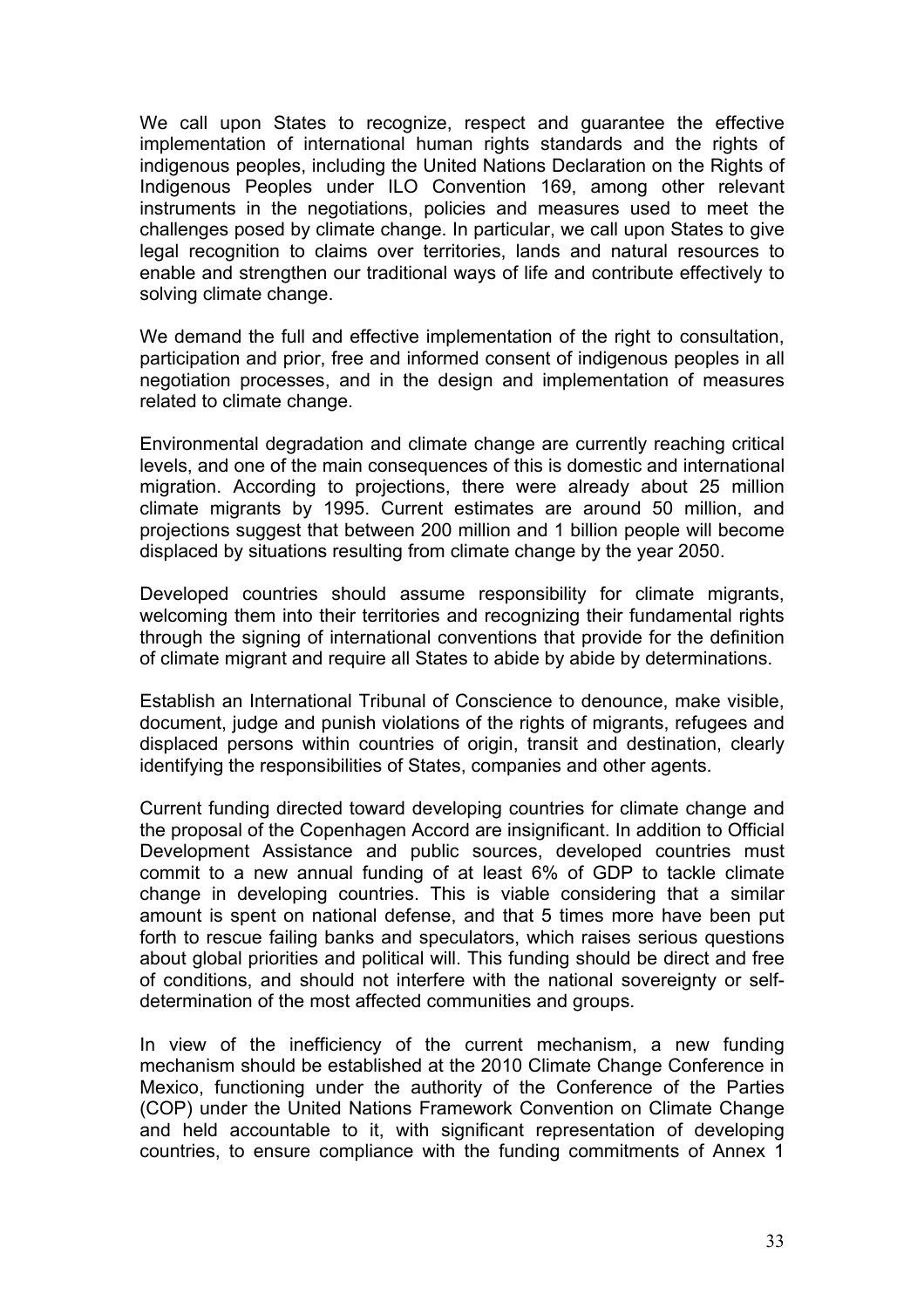countries.

It has been stated that developed countries significantly increased their emissions in the period from 1990 to 2007, despite having stated that the reduction would be substantially supported by market mechanisms.

The carbon market has become a lucrative business, commodifying our Mother Earth. It is therefore not an alternative for tackle climate change, as it loots and ravages the land, water, and even life itself.

The recent financial crisis has demonstrated that the market is incapable of regulating the financial system, which is fragile and uncertain due to speculation and the emergence of intermediary brokers. Therefore, it would be totally irresponsible to leave in their hands the care and protection of human existence and of our Mother Earth.

We consider inadmissible that current negotiations propose the creation of new mechanisms that extend and promote the carbon market, for existing mechanisms have not resolved the problem of climate change nor led to real and direct actions to reduce greenhouse gases.

It is necessary to demand fulfillment of the commitments assumed by developed countries under the United Nations Framework Convention on Climate Change regarding development and technology transfer, and to reject the "technology showcase" proposed by developed countries that only markets technology. It is essential to establish guidelines in order to create a multilateral and multidisciplinary mechanism for participatory control, management, and evaluation of the exchange of technologies. These technologies must be useful, clean and socially sound. Likewise, it is fundamental to establish a fund for the financing and inventory of technologies that are appropriate and free of intellectual property rights. Patents, in particular, should move from the hands of private monopolies to the public domain in order to promote accessibility and low costs.

Knowledge is universal, and should for no reason be the object of private property or private use, nor should its application in the form of technology. Developed countries have a responsibility to share their technology with developing countries, to build research centers in developing countries for the creation of technologies and innovations, and defend and promote their development and application for "living well." The world must recover and relearn ancestral principles and approaches from native peoples to stop the destruction of the planet, as well as promote ancestral practices, knowledge and spirituality to recuperate the capacity for "living well" in harmony with Mother Earth.

Considering the lack of political will on the part of developed countries to effectively comply with commitments and obligations assumed under the United Nations Framework Convention on Climate Change and the Kyoto Protocol, and given the lack of a legal international organism to guard against and sanction climate and environmental crimes that violate the Rights of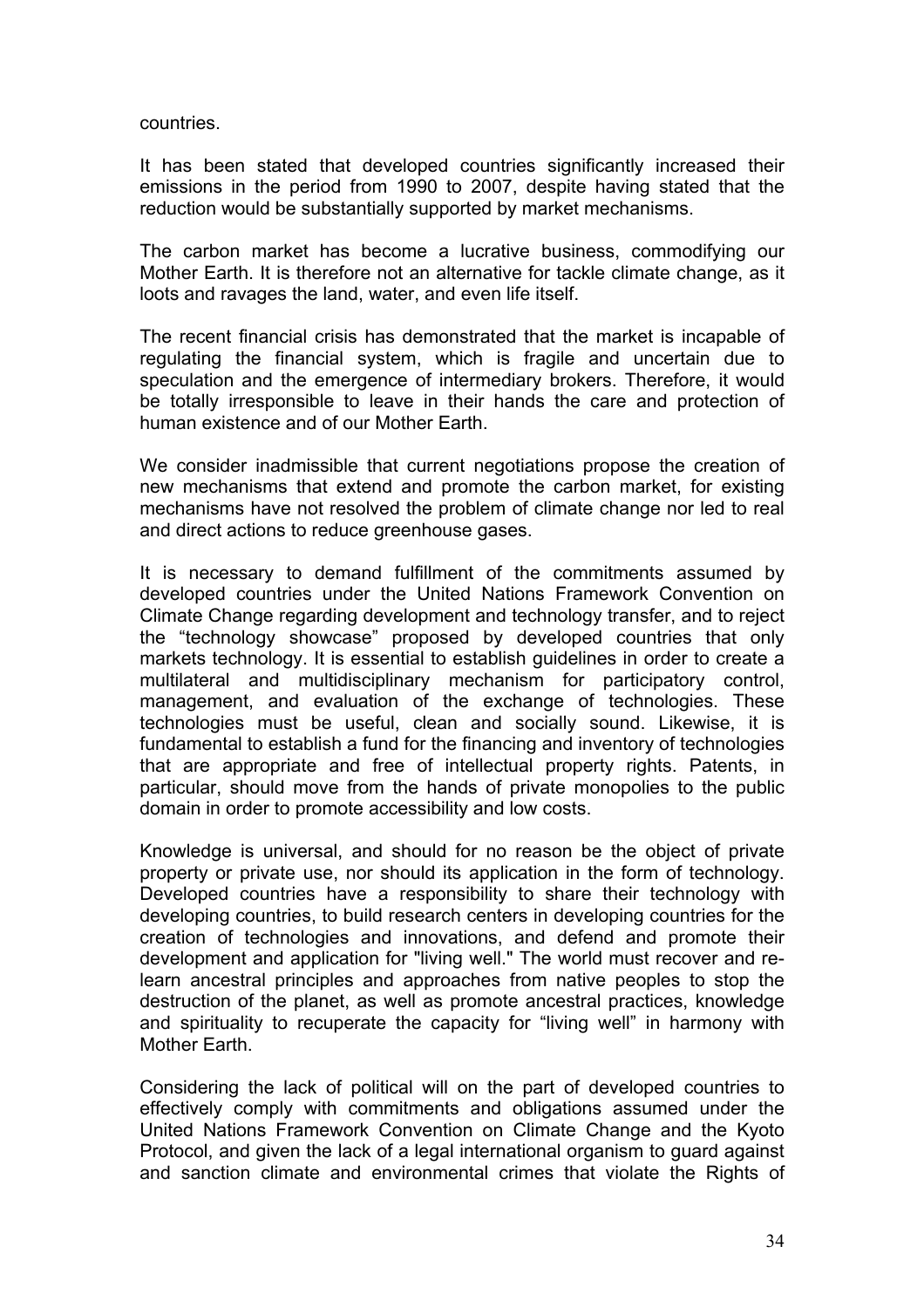Mother Earth and humanity, we demand the creation of an International Climate and Environmental Justice Tribunal that has the legal capacity to prevent, judge and penalize States, industries and people that by commission or omission contaminate and provoke climate change.

Supporting States that present claims at the International Climate and Environmental Justice Tribunal against developed countries that fail to comply with commitments under the United Nations Framework Convention on Climate Change and the Kyoto Protocol including commitments to reduce greenhouse gases.

We urge peoples to propose and promote deep reform within the United Nations, so that all member States comply with the decisions of the International Climate and Environmental Justice Tribunal.

The future of humanity is in danger, and we cannot allow a group of leaders from developed countries to decide for all countries as they tried unsuccessfully to do at the Conference of the Parties in Copenhagen. This decision concerns us all. Thus, it is essential to carry out a global referendum or popular consultation on climate change in which all are consulted regarding the following issues; the level of emission reductions on the part of developed countries and transnational corporations, financing to be offered by developed countries, the creation of an International Climate Justice Tribunal, the need for a Universal Declaration of the Rights of Mother Earth, and the need to change the current capitalist system.

The process of a global referendum or popular consultation will depend on process of preparation that ensures the successful development of the same.

In order to coordinate our international action and implement the results of this "Accord of the Peoples," we call for the building of a Global People's Movement for Mother Earth, which should be based on the principles of complementarity and respect for the diversity of origin and visions among its members, constituting a broad and democratic space for coordination and joint worldwide actions.

To this end, we adopt the attached global plan of action so that in Mexico, the developed countries listed in Annex 1 respect the existing legal framework and reduce their greenhouse gases emissions by 50%, and that the different proposals contained in this Agreement are adopted.

Finally, we agree to undertake a Second World People's Conference on Climate Change and the Rights of Mother Earth in 2011 as part of this process of building the Global People's Movement for Mother Earth and reacting to the outcomes of the Climate Change Conference to be held at the end of this year in Cancun, Mexico.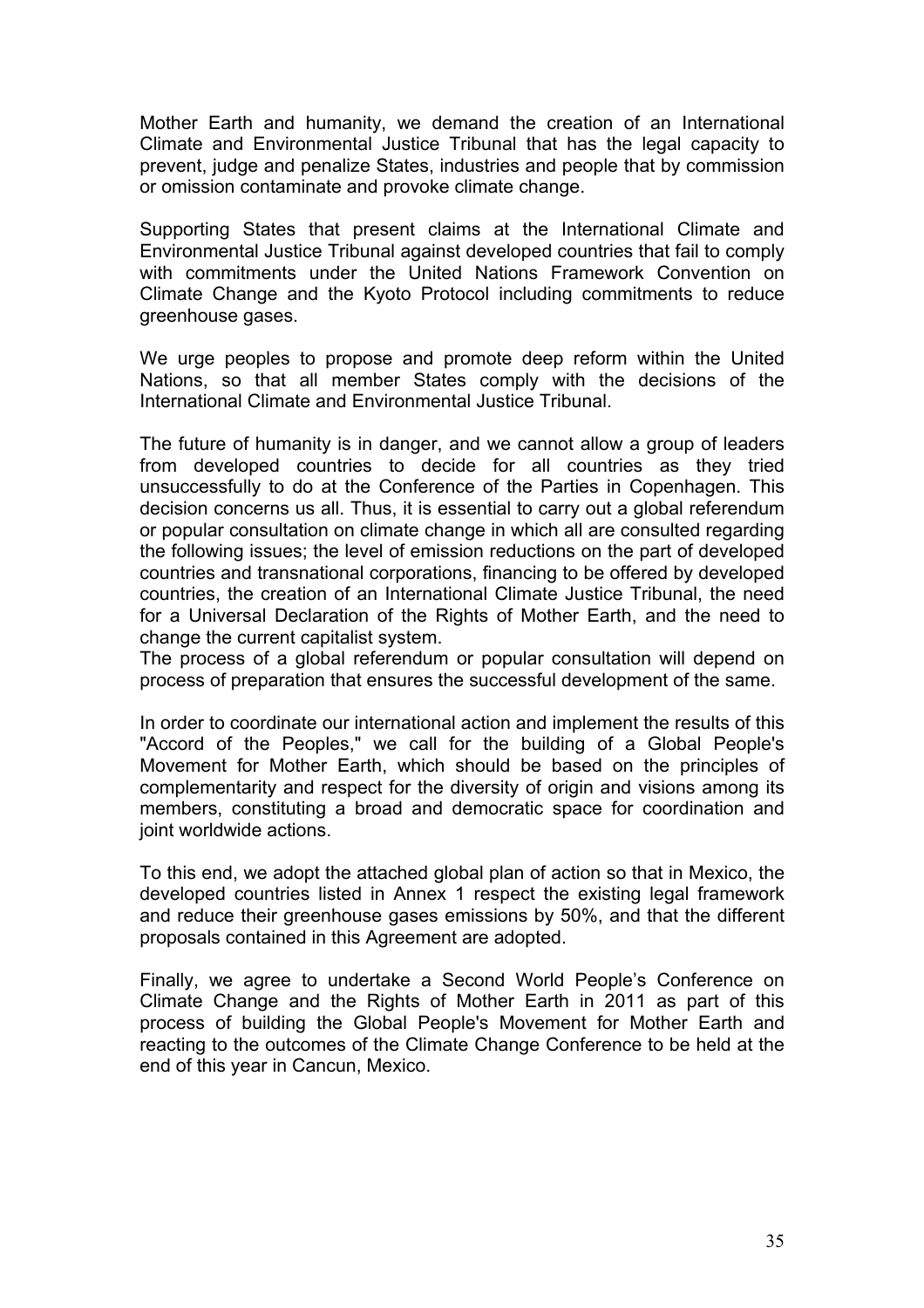### **Draft Proposal UNIVERSAL DECLARATION OF THE RIGHTS OF MOTHER EARTH**

### **Preamble**

We, the peoples and nations of Earth:

considering that we are all part of Mother Earth, an indivisible, living community of interrelated and interdependent beings with a common destiny;

gratefully acknowledging that Mother Earth is the source of life, nourishment and learning and provides everything we need to live well;

recognizing that the capitalist system and all forms of depredation, exploitation, abuse and contamination have caused great destruction, degradation and disruption of Mother Earth, putting life as we know it today at risk through phenomena such as climate change;

convinced that in an interdependent living community it is not possible to recognize the rights of only human beings without causing an imbalance within Mother Earth:

affirming that to guarantee human rights it is necessary to recognize and defend the rights of Mother Earth and all beings in her and that there are existing cultures, practices and laws that do so;

conscious of the urgency of taking decisive, collective action to transform structures and systems that cause climate change and other threats to Mother Earth;

proclaim this Universal Declaration of the Rights of Mother Earth, and call on the General Assembly of the United Nation to adopt it, as a common standard of achievement for all peoples and all nations of the world, and to the end that every individual and institution takes responsibility for promoting through teaching, education, and consciousness raising, respect for the rights recognized in this Declaration and ensure through prompt and progressive measures and mechanisms, national and international, their universal and effective recognition and observance among all peoples and States in the world.

### **Article 1. Mother Earth**

- (1) Mother Earth is a living being.
- (2) Mother Earth is a unique, indivisible, self-regulating community of interrelated beings that sustains, contains and reproduces all beings.
- (3) Each being is defined by its relationships as an integral part of Mother Earth.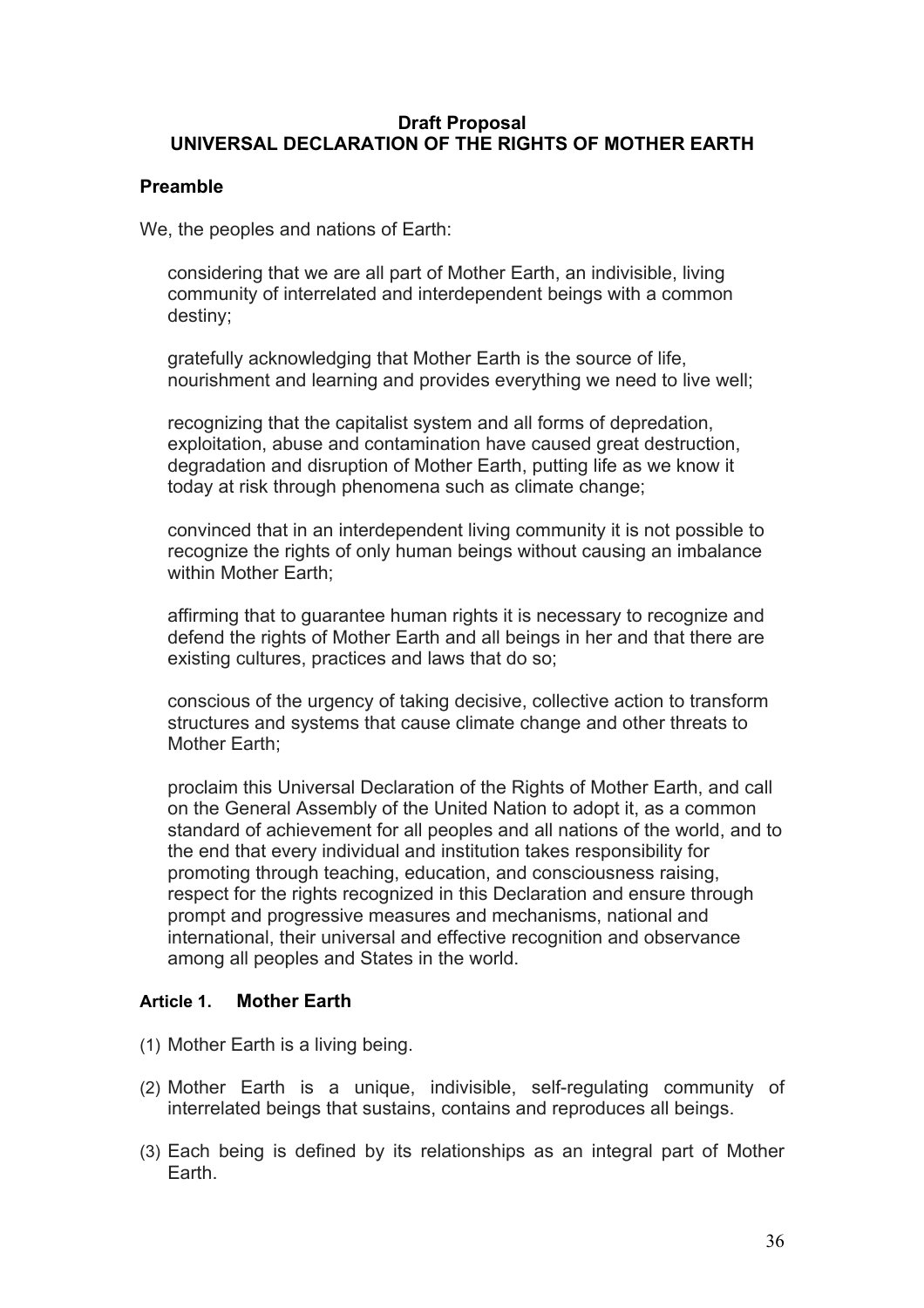- (4) The inherent rights of Mother Earth are inalienable in that they arise from the same source as existence.
- (5) Mother Earth and all beings are entitled to all the inherent rights recognized in this Declaration without distinction of any kind, such as may be made between organic and inorganic beings, species, origin, use to human beings, or any other status.
- (6) Just as human beings have human rights, all other beings also have rights which are specific to their species or kind and appropriate for their role and function within the communities within which they exist.
- (7) The rights of each being are limited by the rights of other beings and any conflict between their rights must be resolved in a way that maintains the integrity, balance and health of Mother Earth.

#### **Article 2. Inherent Rights of Mother Earth**

- (1) Mother Earth and all beings of which she is composed have the following inherent rights:
	- (a) the right to life and to exist;
	- (b) the right to be respected;
	- (c) the right to regenerate its bio-capacity and to continue its vital cycles and processes free from human disruptions;
	- (d) the right to maintain its identity and integrity as a distinct, selfregulating and interrelated being;
	- (e) the right to water as a source of life;
	- (f) the right to clean air;
	- (g) the right to integral health;
	- (h) the right to be free from contamination, pollution and toxic or radioactive waste;
	- (i) the right to not have its genetic structure modified or disrupted in a manner that threatens it integrity or vital and healthy functioning;
	- (j) the right to full and prompt restoration the violation of the rights recognized in this Declaration caused by human activities;
- (2) Each being has the right to a place and to play its role in Mother Earth for her harmonious functioning.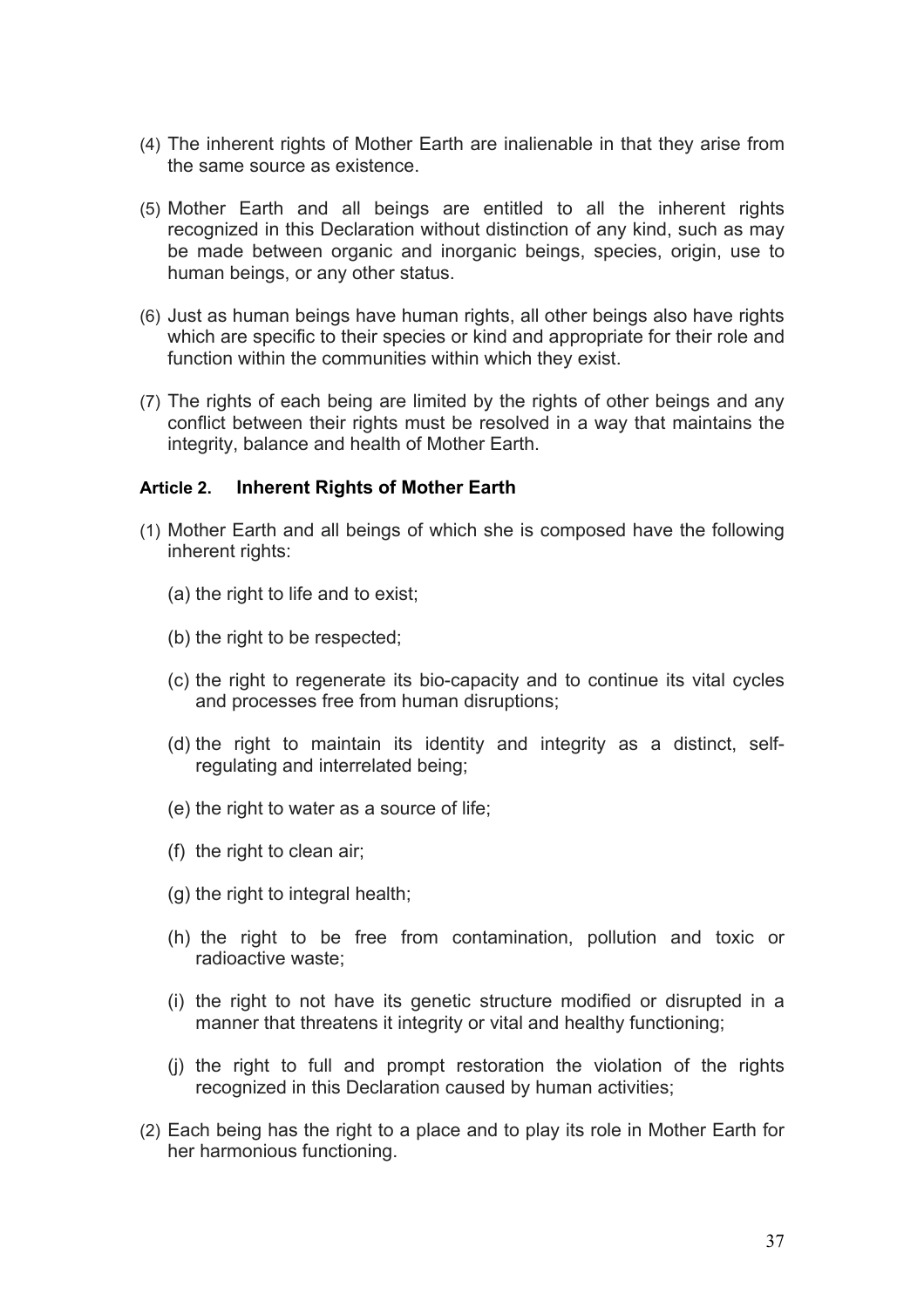(3) Every being has the right to wellbeing and to live free from torture or cruel treatment by human beings.

#### **Article 3. Obligations of human beings to Mother Earth**

- (1) Every human being is responsible for respecting and living in harmony with Mother Farth
- (2) Human beings, all States, and all public and private institutions must:
	- (a) act in accordance with the rights and obligations recognized in this Declaration;
	- (b) recognize and promote the full implementation and enforcement of the rights and obligations recognized in this Declaration;
	- (c) promote and participate in learning, analysis, interpretation and communication about how to live in harmony with Mother Earth in accordance with this Declaration;
	- (d) ensure that the pursuit of human wellbeing contributes to the wellbeing of Mother Earth, now and in the future;
	- (e) establish and apply effective norms and laws for the defence, protection and conservation of the rights of Mother Earth;
	- (f) respect, protect, conserve and where necessary, restore the integrity, of the vital ecological cycles, processes and balances of Mother Earth;
	- (g) guarantee that the damages caused by human violations of the inherent rights recognized in this Declaration are rectified and that those responsible are held accountable for restoring the integrity and health of Mother Earth;
	- (h) empower human beings and institutions to defend the rights of Mother Earth and of all beings;
	- (i) establish precautionary and restrictive measures to prevent human activities from causing species extinction, the destruction of ecosystems or the disruption of ecological cycles;
	- (j) guarantee peace and eliminate nuclear, chemical and biological weapons;
	- (k) promote and support practices of respect for Mother Earth and all beings, in accordance with their own cultures, traditions and customs;
	- (l) promote economic systems that are in harmony with Mother Earth and in accordance with the rights recognized in this Declaration.